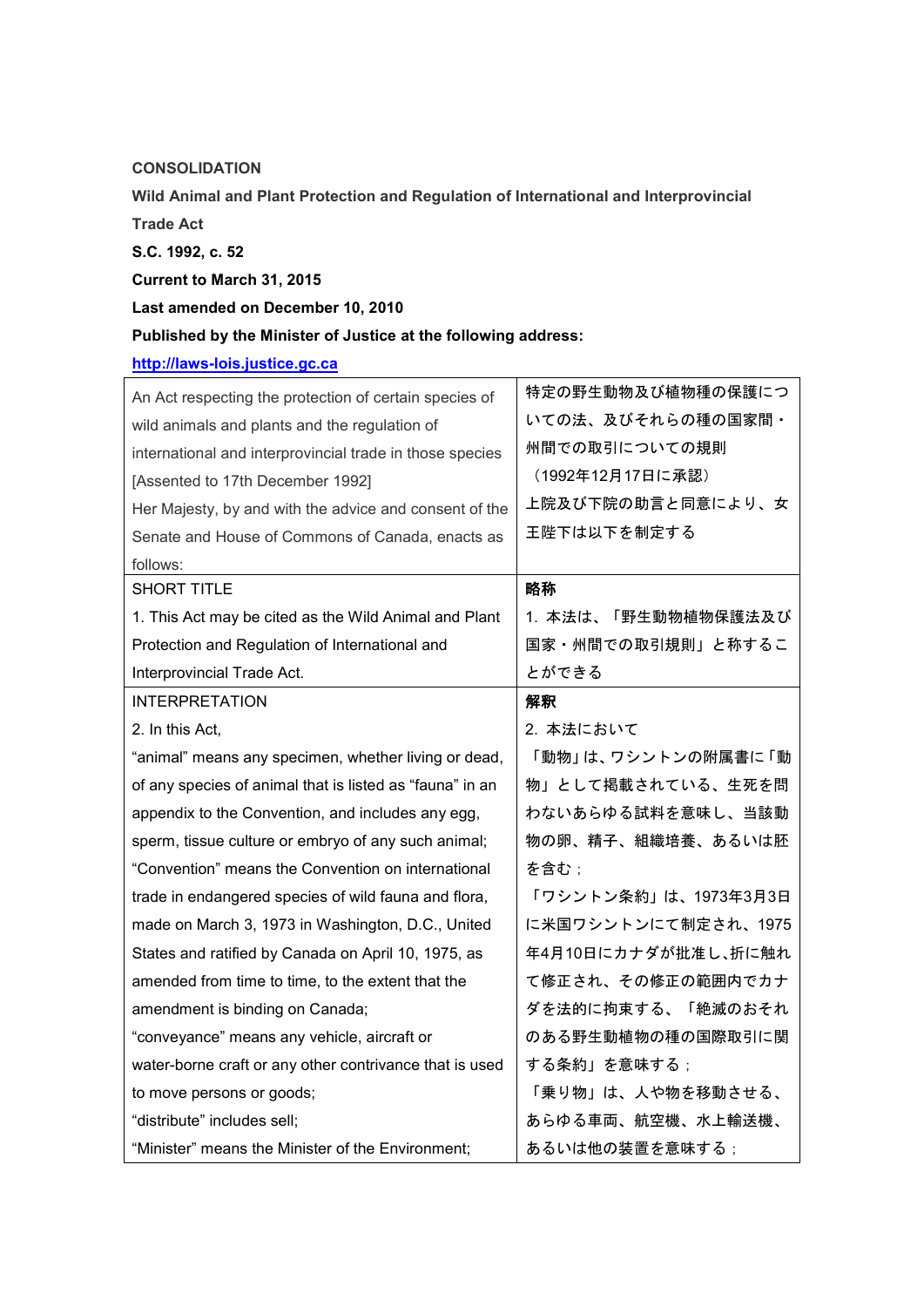| "officer" means a person, or a person who belongs to a   | 「配布」には、販売も含まれる;        |
|----------------------------------------------------------|------------------------|
| class of persons, designated pursuant to section 12;     | 「大臣」は、環境大臣を意味する ;      |
| "plant" means any specimen, whether living or dead, of   | 「職員」は、第12条に従って指名され     |
| any species of plant that is listed as "flora" in an     | た人、あるいは指名された階級に属す      |
| appendix to the Convention, and includes any seed,       | る人を意味する                |
| spore, pollen or tissue culture of any such plant;       | 「植物」は、ワシントン条約の附属書      |
| "prescribed" means prescribed by regulation;             | で「植物」として掲載されている、生      |
| "transport" includes send.                               | 死を問わないあらゆる試料を意味し、      |
|                                                          | 当該植物の種子、胞子、花粉あるいは      |
|                                                          | 組織培養を含む;               |
|                                                          | 「所定の」は、規則により定められた      |
|                                                          | ものを意味する;               |
|                                                          | 「移転」には、送付も含まれる。        |
| <b>BINDING ON HER MAJESTY</b>                            | 女王陛下への法的拘束             |
| 3. This Act is binding on Her Majesty in right of Canada | 3. 本法は、カナダあるいは州の権利に    |
| or a province.                                           | ついて、女王陛下を法的に拘束する。      |
| <b>PURPOSE</b>                                           | 目的                     |
| 4. The purpose of this Act is to protect certain species | 4. 本法は、ワシントン条約を実行し、    |
| of animals and plants, particularly by implementing the  | 国家及び州間での動植物の取引を規制      |
| Convention and regulating international and              | することで、特定の動植物種の保護す      |
| interprovincial trade in animals and plants.             | ることを目的とする。             |
| <b>AGREEMENTS</b>                                        | 契約                     |
| 5. The Minister may enter into an agreement with the     | 5. 大臣は、本法の協力的な管理及び運    |
| government of any province to provide for the            | 営のため、また国家と州の規制活動の      |
| cooperative management and administration of this Act    | 衝突及び重複を回避するために、州政      |
| and to avoid conflict between, and duplication in,       | 府と契約を締結することができる。       |
| federal and provincial regulatory activity.              |                        |
| <b>PROHIBITIONS</b>                                      | 禁止事項                   |
| 6. (1) No person shall import into Canada any animal     | 6. (1) 何人も、外国の法に違反して所  |
| or plant that was taken, or any animal or plant, or any  | 有、配布、移転された動植物、捕獲さ      |
| part or derivative of an animal or plant, that was       | れた動植物、あるいは動植物の一部及      |
| possessed, distributed or transported in contravention   | び派生物を、カナダに輸入してはなら      |
| of any law of any foreign state.                         | ない。                    |
| (2) Subject to the regulations, no person shall, except  | (2) 規則に従い、第10条(1)に基づいて |
| under and in accordance with a permit issued pursuant    |                        |
|                                                          | 発行された許可証による場合を除き、      |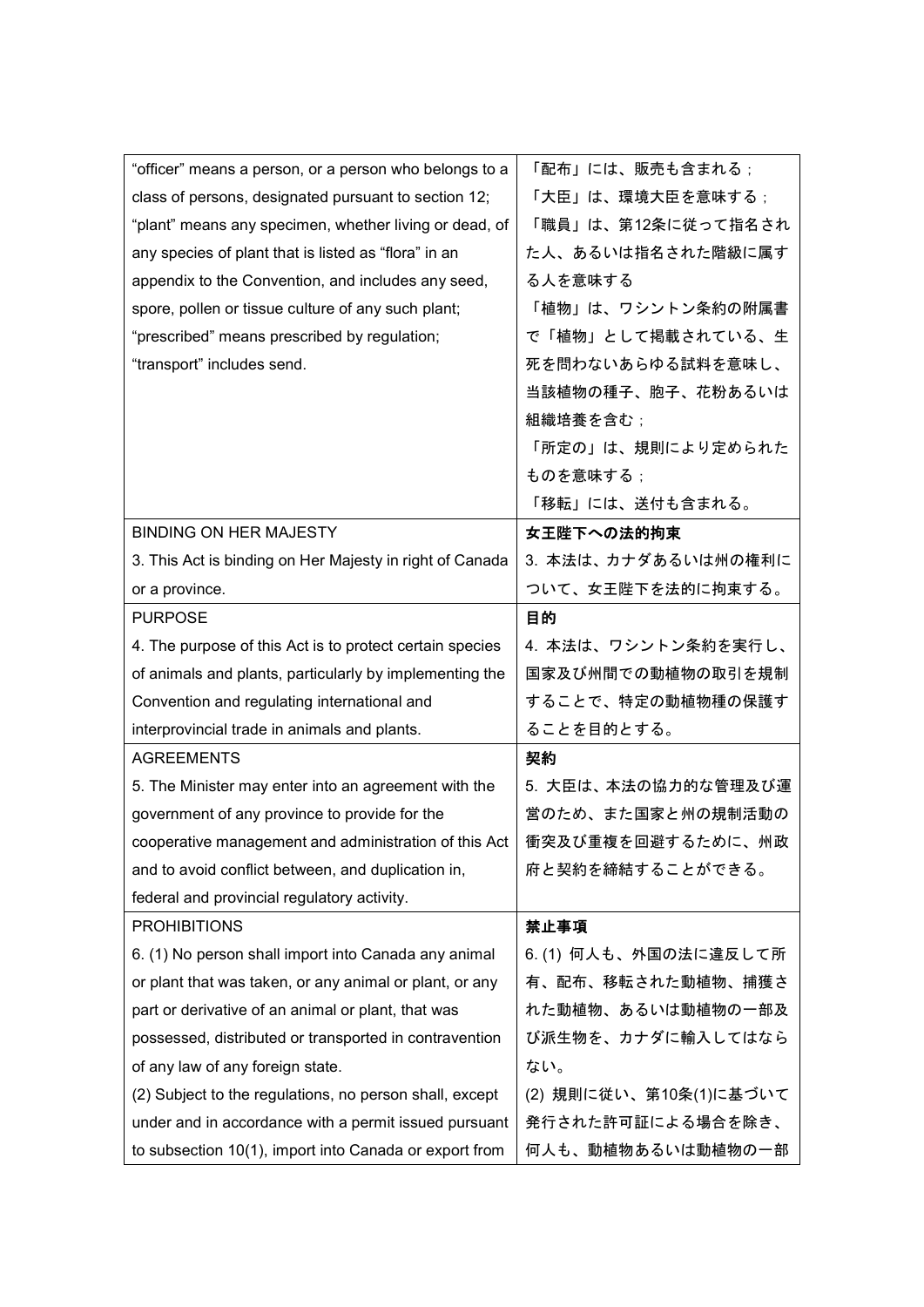| Canada any animal or plant, or any part or derivative of     | 及び派生物を、カナダに輸入、カナダ      |
|--------------------------------------------------------------|------------------------|
| an animal or plant.                                          | へ輸出してはならない。            |
| (3) Subject to the regulations, no person shall, except      | (3) 規則に従い、第10条(1)に基づいて |
| under and in accordance with a permit issued pursuant        | 発行された許可証による場合を除き、      |
| to subsection 10(1), transport from one province to          | 何人も、動植物あるいは動植物の一部      |
| another province any animal or plant, or any part or         | 及び派生物を、ある州から他の州へ移      |
| derivative of an animal or plant.                            | 転させてはならない。             |
|                                                              |                        |
| 7. (1) Where the transportation out of a province of an      | 7. (1) 動植物あるいは動植物の一部及  |
| animal or plant, or any part or derivative of an animal or   | び派生物を州外への移転は、移転する      |
| plant, is permitted by the province only if the person       | 物が州の権限ある当局が発行した許可      |
| who transports it holds a permit issued by a competent       | 証を所持している場合のみ許可され、      |
| authority in that province, no person shall, except          | 当該許可証による場合を除き、何人も、     |
| under and in accordance with such a permit, transport        | 動植物あるいは動植物の一部及び派生      |
| any animal, plant or part or derivative of an animal or      | 物を、その州から他の州へ移転させて      |
| plant from that province to another province.                | はならない。                 |
| (2) No person shall transport from a province to             | (2) 何人も、州の法や規則に違反して    |
| another province any animal or plant, or any part or         | 所有、配布、移転された動植物、捕獲      |
| derivative of an animal or plant, where the animal or        | された動植物、あるいは動植物の一部      |
| plant was taken, or the animal, plant, part or derivative    | 及び派生物を、その州から他の州へ移      |
| was possessed, distributed or transported, in                | 転させてはならない。             |
| contravention of any provincial Act or regulation.           |                        |
|                                                              | 8. 規則に従い、何人も、以下のような    |
| 8. Subject to the regulations, no person shall knowingly     | 動植物、あるいは動植物の一部及び派      |
| possess an animal or plant, or any part or derivative of     | 生物を、そうと知りながら所有しては      |
| an animal or plant,                                          | ならない ;                 |
| (a) that has been imported or transported in                 | (a) 本法に違反して輸入あるいは移     |
| contravention of this Act;                                   | 転されてきたもの;              |
| (b) for the purpose of transporting it from one province     | (b) 本法に違反して、ある州から他の    |
| to another province in contravention of this Act or          | 州へ移転、あるいはカナダから輸出目      |
| exporting it from Canada in contravention of this Act; or    | 的(で所有)                 |
| (c) for the purpose of distributing or offering to           | (c) 当該動植物、あるいは一部及び派    |
| distribute it if the animal or plant, or the animal or plant | 生物の元となる動植物がワシントン条      |
| from which the part or derivative comes, is listed in        | 約の附属書Iに掲載されているものを、     |
| Appendix I to the Convention.                                | 配布あるいは配布を申し出る目的(で      |
|                                                              | 所有)。                   |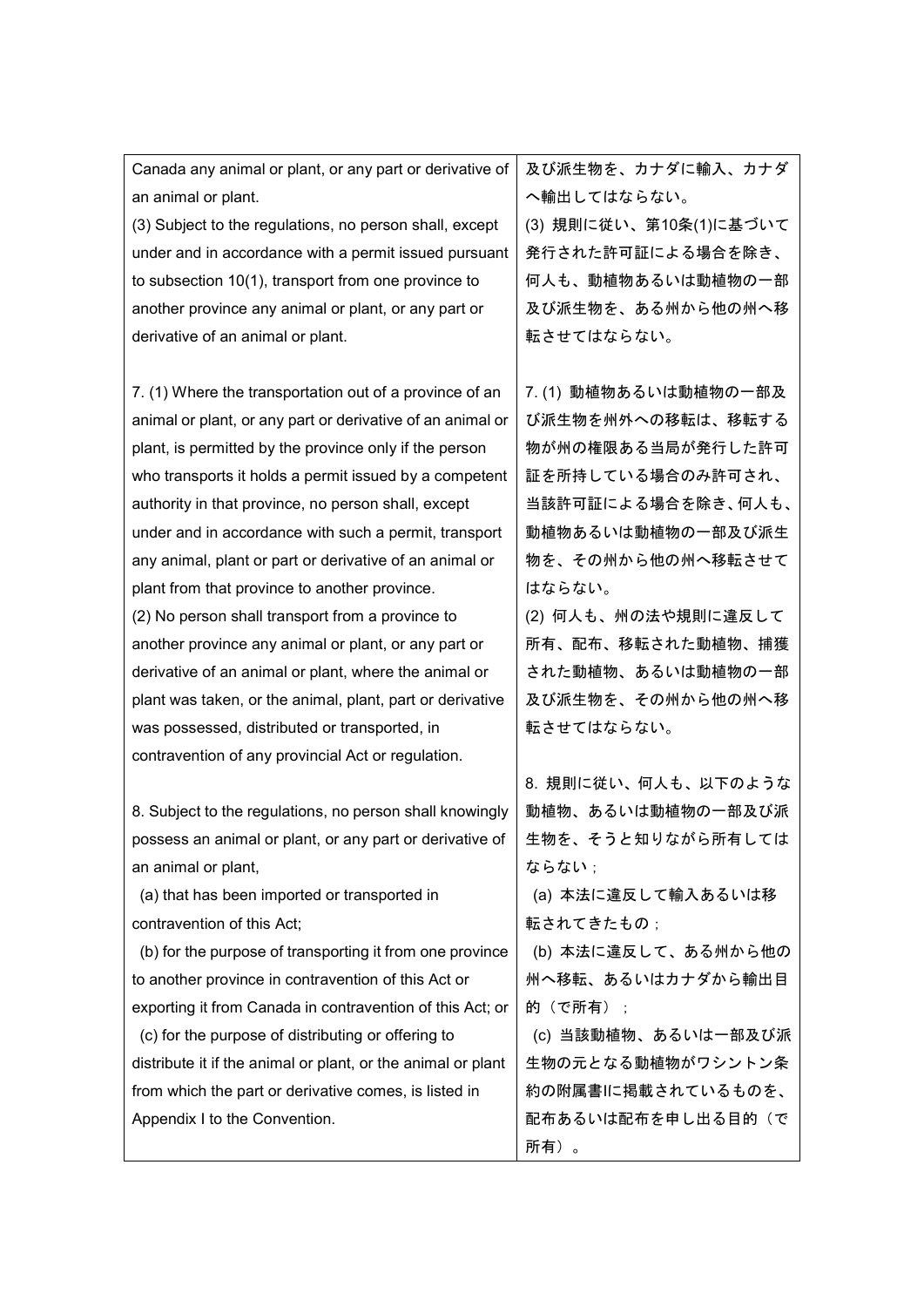| 9. Every person who imports into Canada, exports from     |                                          |
|-----------------------------------------------------------|------------------------------------------|
| Canada or transports from one province to another         | 9. 動植物、あるいは動植物の一部及び                      |
| province an animal or plant, or any part or derivative of | 派生物をカナダへ輸入、カナダから輸                        |
| an animal or plant, shall keep in Canada, in the          | 出、あるいはある州から他の州へ移転                        |
| prescribed manner and for the prescribed period, any      | する者は、それらをカナダ国内で所定                        |
| documents that are required to be kept by the             | の方法で保管し、所定の期間の間は、                        |
| regulations.                                              | 規則で要求される書類を保管しなけれ                        |
|                                                           | ばならない。                                   |
| <b>FEDERAL PERMITS</b>                                    | 連邦政府による許可                                |
| 10. (1) The Minister may, on application and on such      | 10. (1) 大臣は、申請及び大臣が適切と                   |
| terms and conditions as the Minister thinks fit, issue a  | 考える条件に基づき、動植物あるいは                        |
| permit authorizing the importation, exportation or        | 動植物の一部及び派生物を輸入、輸出、                       |
| interprovincial transportation of an animal or plant, or  | 州間の移転を許可する許可証を発行す                        |
| any part or derivative of an animal or plant.             | ることができる。                                 |
| (2) An application shall be made in the form and on the   | (2) 申請は、大臣の要求する書式及び                      |
| terms and conditions that the Minister requires, contain  | 条件で、大臣の要求する情報をすべて                        |
| all the information that the Minister requires and be     | 含み、かつ所定の費用と共になされな                        |
| accompanied by the prescribed fees.                       | ければならない。                                 |
| (3) The Minister may, after giving a person who holds a   | (3) 大臣は、条件に違反した許可証を、                     |
| permit an opportunity to make representations, revoke     | 許可証を所持する者に陳情の機会を与                        |
| or suspend the permit for contravention of any term or    | えた後、撤回あるいは停止することが                        |
| condition of the permit.                                  | できる。                                     |
| (4) The Minister may delegate to any minister of the      | (4) 大臣は、本セクションで大臣に与                      |
| Crown in right of Canada or of a province or to any       | えられている許可証に関する権限を、                        |
| person who is employed by the Government of               | カナダや州の他の大臣あるいはカナダ                        |
| Canada, the government of a province or any other         | 政府に雇われている者に委譲すること                        |
| government in Canada any power conferred on the           | ができる。そして、大臣あるいは権限                        |
| Minister under this section relating to permits. The      | を委譲された者は、大臣が明記した条                        |
| minister or other person to whom the power is             | 件に従って権力を行使することができ                        |
| delegated may then exercise the power subject to any      | る。                                       |
| terms and conditions that the Minister specifies.         | 1992, c. 52, s. 10; 2002, c. 29, s. 139. |
| 1992, c. 52, s. 10; 2002, c. 29, s. 139.                  |                                          |
|                                                           | 11. 何人も、本法に関する物事につい                      |
| 11. No person shall knowingly furnish any false or        | て、虚偽のあるいは誤解を与える情報                        |
| misleading information or make any misrepresentation      | をそうと知りながら提供したり、虚偽                        |
| with respect to any matter in this Act.                   | の陳述をしたりしてはならない。                          |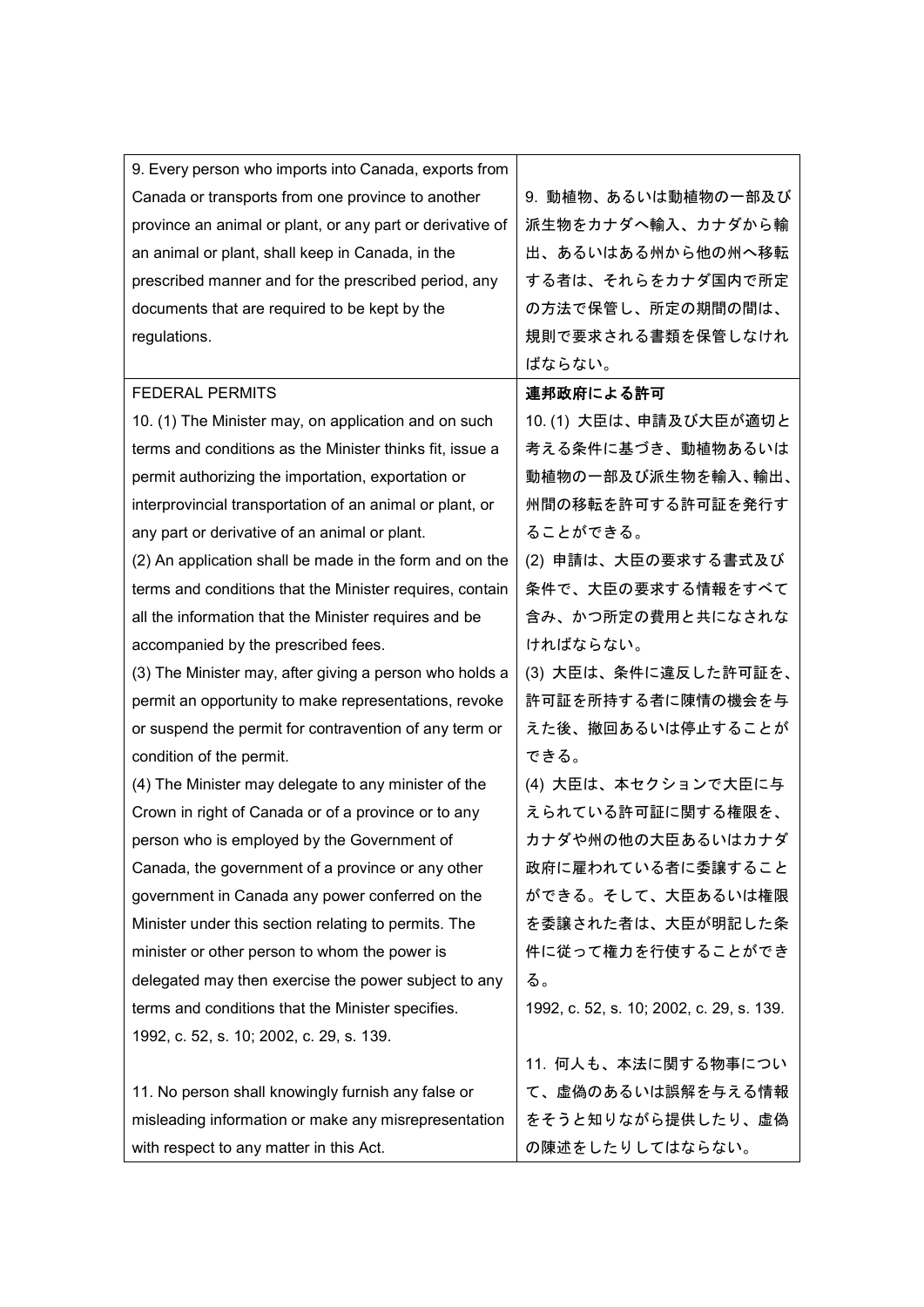| <b>ADMINISTRATION</b>                                       | 管理                                       |
|-------------------------------------------------------------|------------------------------------------|
| 12. (1) The Minister may designate such persons or          | 12. (1) 本法あるいは本法のあらゆる                    |
| classes of persons as the Minister considers necessary      | 条項の目的のために、職員あるいはア                        |
| to act as officers or analysts for the purposes of this Act | ナリストの役割を果たす者を大臣が必                        |
| or any provision of this Act, and if the person to be       | 要と考えれば、大臣は、そうした人あ                        |
| designated is an employee, or the class of persons to       | るいは人々を指名することができる。                        |
| be designated consists of employees, of the                 | そして、指名された者が政府や州の職                        |
| government of a province, the Minister shall only           | 員である場合は、大臣は、当該政府と                        |
| designate that person or class with the agreement of        | の合意によらなければそれらの者を指                        |
| that government.                                            | 名することはできない。                              |
| (2) Officers designated under subsection (1) have, for      | (2) (1)に基づき指名された職員は、本                    |
| the purposes of this Act, all the powers of a peace         | 法の目的のために、保安官の権限をす                        |
| officer, but the Minister may limit, in any manner the      | べて有するが、大臣は、大臣が適切と                        |
| Minister considers appropriate, the powers that certain     | 考えるあらゆる方法において、ある職                        |
| officers may exercise for the purposes of this Act and,     | 員が本法の目的のために行使する権限                        |
| where those powers are so limited, they shall be            | を制限することができる。権力を制限                        |
| specified in the certificate referred to in subsection (3). | する場合には、 (3)で述べる証明書に                      |
| (3) On entering any place under this Act, an officer or     | おいて、それを明記しなければならな                        |
| analyst shall, on request, show the person in charge or     | い。                                       |
| the occupant of the place a certificate, in the form        | (3) 本法に基づいて立ち入りを行う場                      |
| approved by the Minister, certifying that the officer or    | 合、職員あるいはアナリストは、要求                        |
| analyst, as the case may be, has been designated            | に応じて、その場所の担当者あるいは                        |
| under this section.                                         | 所有者に対し、当該職員あるいはアナ                        |
| (4) No person shall knowingly make any false or             | リストが本セクションに基づき指名さ                        |
| misleading statement either orally or in writing to, or     | れた旨を証明した、大臣の承認した書                        |
| obstruct or hinder, an officer or analyst who is carrying   | 式による証明書を提示しなければなら                        |
| out duties or functions under this Act or the regulations.  | ない。                                      |
| (5) Officers and analysts are not personally liable for     | (4) 何人も、本法または規則に基づき                      |
| anything they do or omit to do in good faith under this     | 職務を執行する職員あるいはアナリス                        |
| Act.                                                        | トに対し、虚偽あるいは誤解を与える                        |
| 1992, c. 52, s. 12; 2009, c. 14, s. 116.                    | 陳述を口頭または書面で行ったり、妨                        |
|                                                             | 害をしたりしてはならない。                            |
| 12.1 (1) A document made, given or issued under this        | (5) 職員及びアナリストは、本法に基                      |
| Act and appearing to be signed by an analyst is             | づいて行ったあるいは行わなかったこ                        |
| admissible in evidence and, in the absence of evidence      | とについて、個人的な責任は負わない。                       |
| to the contrary, is proof of the statements contained in    | 1992, c. 52, s. 12; 2009, c. 14, s. 116. |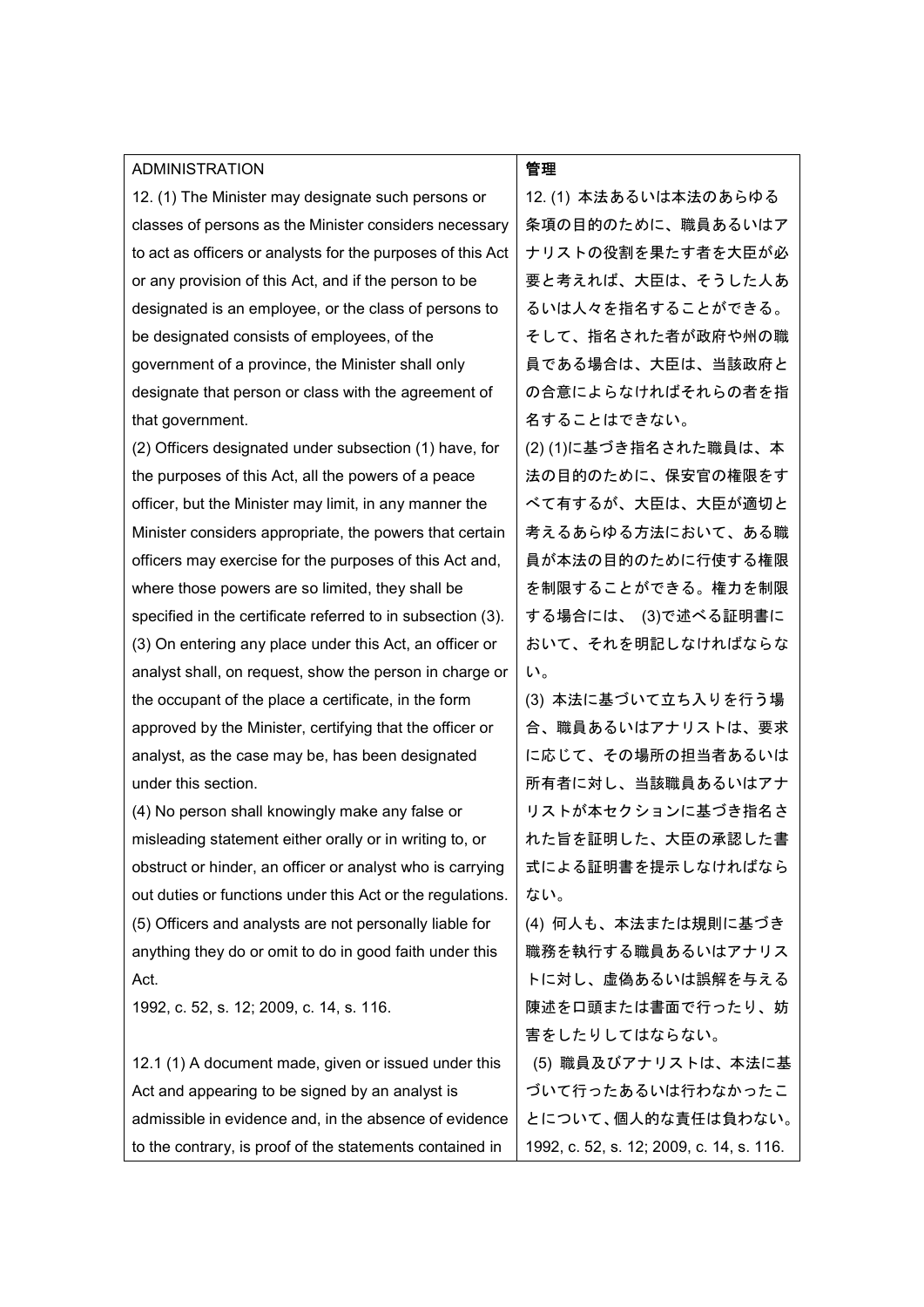character of the person appearing to have signed the document. (2) The party against whom the document is produced may, with leave of the court, require the attendance of the analyst who signed it. (3) No document referred to in subsection (1) may be received in evidence unless the party intending to produce it has given to the party against whom it is intended to be produced reasonable notice of that intention together with a copy of the document. 2009, c. 14, s. 116.1. 13. Any thing that has been imported into or is about to be exported from Canada, or has been transported, or is about to be transported, from a province to another province, may be detained by an officer until the officer is satisfied that the thing has been dealt with in accordance with this Act and the regulations. 14. (1) For the purpose of ensuring compliance with this Act and the regulations, an officer may at any reasonable time enter and inspect any place in which the officer believes, on reasonable grounds, there is any thing to which this Act applies, or there are any documents relating to the administration of this Act or the regulations, and the officer may (a) open or cause to be opened any container that the officer believes, on reasonable grounds, contains such a thing; (b) inspect any such thing and take samples free of charge; (c) require any person to produce for inspection or copying, in whole or in part, any document that the officer believes, on reasonable grounds, contains any information relevant to the administration of this Act or 12.1 (1) 本法に基づき作成あるいは発 行され、アナリストが署名したとされ る書類は法廷で証拠能力を有し、それ とは反対に証拠が不在の場合におい て、それに署名したとされる者の署名 又は公的身分の立証なしに、書類に含 まれる陳述についての証拠となる。 (2) 書類が作成された者に対立する当 事者は、裁判所の許可により、署名し たアナリストの出頭を求めることがで きる。 (3) (1)で述べた書類は、それを作成し ようと意図している当事者が、対立す る当事者に対して、その意図について 書類とともに合理的な通知を行わない 限り、証拠として受領することができ ない。 2009, c. 14, s. 116.1. 13. カナダへ輸入、あるいはカナダか ら輸出されようとしている物、ある州 から他の州へ移転した、あるいは移転 しようとしている物は、それらが本法 及び規則に従って扱われていると職員 が納得するまで、職員によって留置す ることができる。 14. (1) 本法及び規則の遵守を確保す る目的で、職員は、本法が適用される 物、あるいは本法や規則の執行に関連 する書類が存在すると、妥当な理由に 基づき信じる場所に、合理的な時機に いつでも 立ち入って検査をすることができる。 さらに、職員は、以下のことができる

the document without proof of the signature or official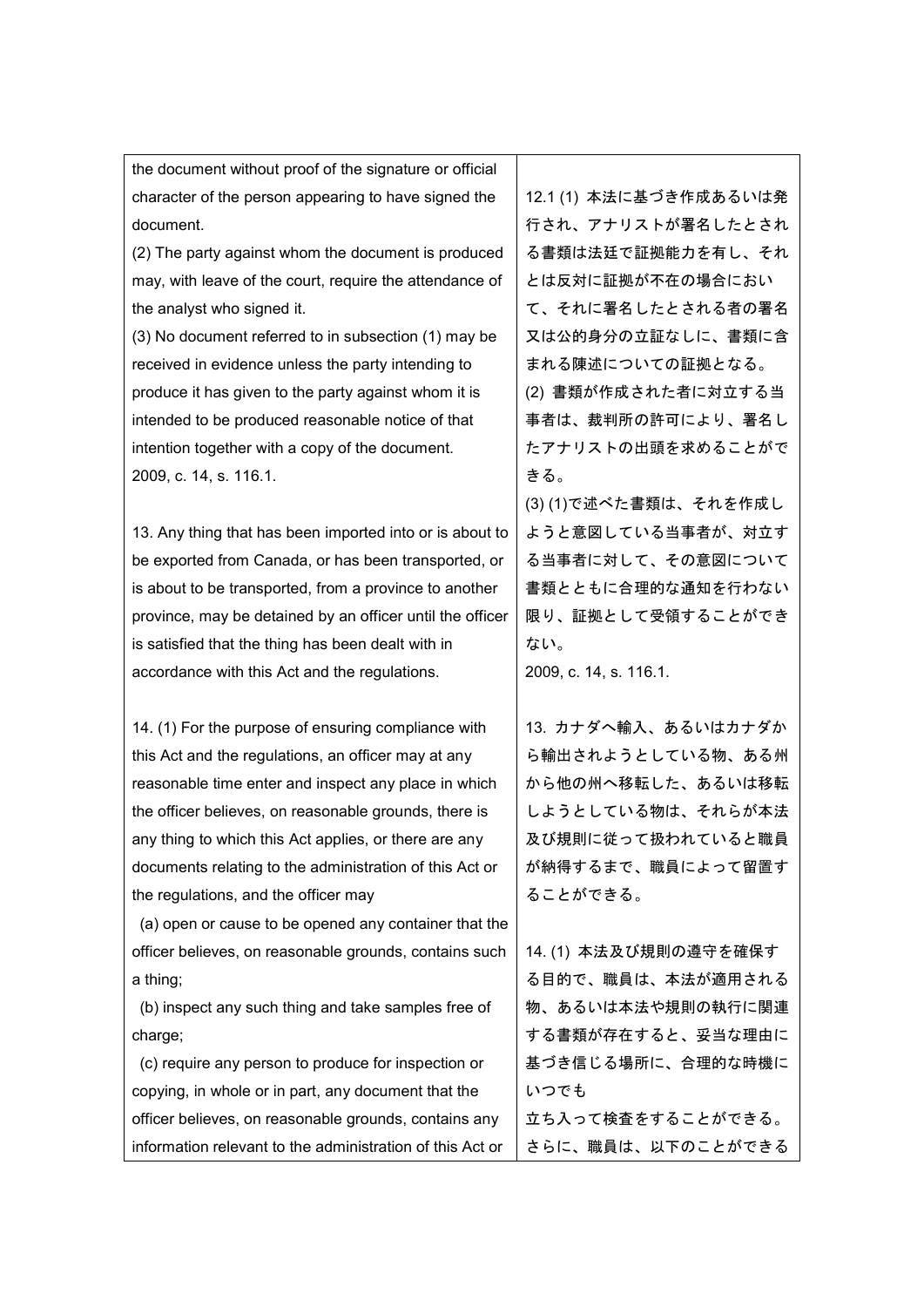| the regulations; and                                      | (a) そうした物が入っていると、妥当     |
|-----------------------------------------------------------|-------------------------|
| (d) seize any thing by means of or in relation to which   | な理由に基づき信じる容器を開封す        |
| the officer believes, on reasonable grounds, this Act or  | る、あるいは開封させる;            |
| the regulations have been contravened or that the         | (b) それらを検査し、無償でサンプル     |
| officer believes, on reasonable grounds, will afford      | を採取する;                  |
| evidence of a contravention of this Act or the            | (c) 本法や規則の執行に関連すると、     |
| regulations.                                              | 妥当な理由に基づき信じる書類の一部       |
| (1.1) An analyst may, for the purposes of this Act,       | 又は全部を、検査のために作成あるい       |
| accompany an officer who is carrying out an inspection    | は複写するよう要求する;            |
| of a place under this section, and the analyst may,       | (d) 本法や規則の違反の手段である、     |
| when accompanying the officer, enter the place and        | 又は違反に関連すると、職員が妥当な       |
| exercise any of the powers described in paragraphs        | 理由に基づき信じる物、あるいは本法       |
| $(1)(a)$ and $(b)$ .                                      | や規則の違反の十分な証拠となると妥       |
| (2) For the purposes of carrying out the inspection, an   | 当な理由に基づき信じる物を差し押さ       |
| officer may stop a conveyance or direct that it be        | える。                     |
| moved by the route and in the manner that the officer     | (1.1) アナリストは、本法の目的とし    |
| may specify, to a place specified by the officer where    | て、本セクションに基づいて検査を行       |
| the inspection can be carried out.                        | う職員に同行することができ、また職       |
| (3) An officer may not enter a dwelling-place except      | 員に同行する際には、当該場所に立ち       |
| with the consent of the occupant or under the authority   | 入り、上記(1)項(a)及び(b)で述べられた |
| of a warrant issued under subsection (4).                 | 権利を行使することができる。          |
| (4) Where on ex parte application a justice of the peace  | (2) 検査を実行する目的で、職員は乗     |
| is satisfied by information on oath that                  | り物を停止させ、あるいは職員が明示       |
| (a) the conditions for entry described in subsection (1)  | したルート又は方法で、検査を行える       |
| exist in relation to a dwelling-place,                    | 場所へ移動するよう指示することがで       |
| (b) entry to the dwelling-place is necessary for any      | きる。                     |
| purpose in relation to the administration of this Act or  | (3) 職員は、居住者の同意、あるいは(4)  |
| the regulations, and                                      | 項に基づき発行された令状なくして、       |
| (c) entry to the dwelling-place has been refused or       | 居住地内に立ち入ることはできない。       |
| there are reasonable grounds for believing that entry     | (4) 一方からの申請において、治安判     |
| will be refused,                                          | 事が宣誓による情報で以下について納       |
| the justice may issue a warrant authorizing an officer to | 得した場合、治安判事は、職員が、令       |
| enter the dwelling-place subject to any conditions that   | 状に明記された条件に従って居住地に       |
| may be specified in the warrant.                          | 立ち入ることを許可する令状を発行で       |
| 1992, c. 52, s. 14; 2009, c. 14, s. 117.                  | きる                      |
|                                                           | (a) 当該居住区に関して、(1)項で述べ   |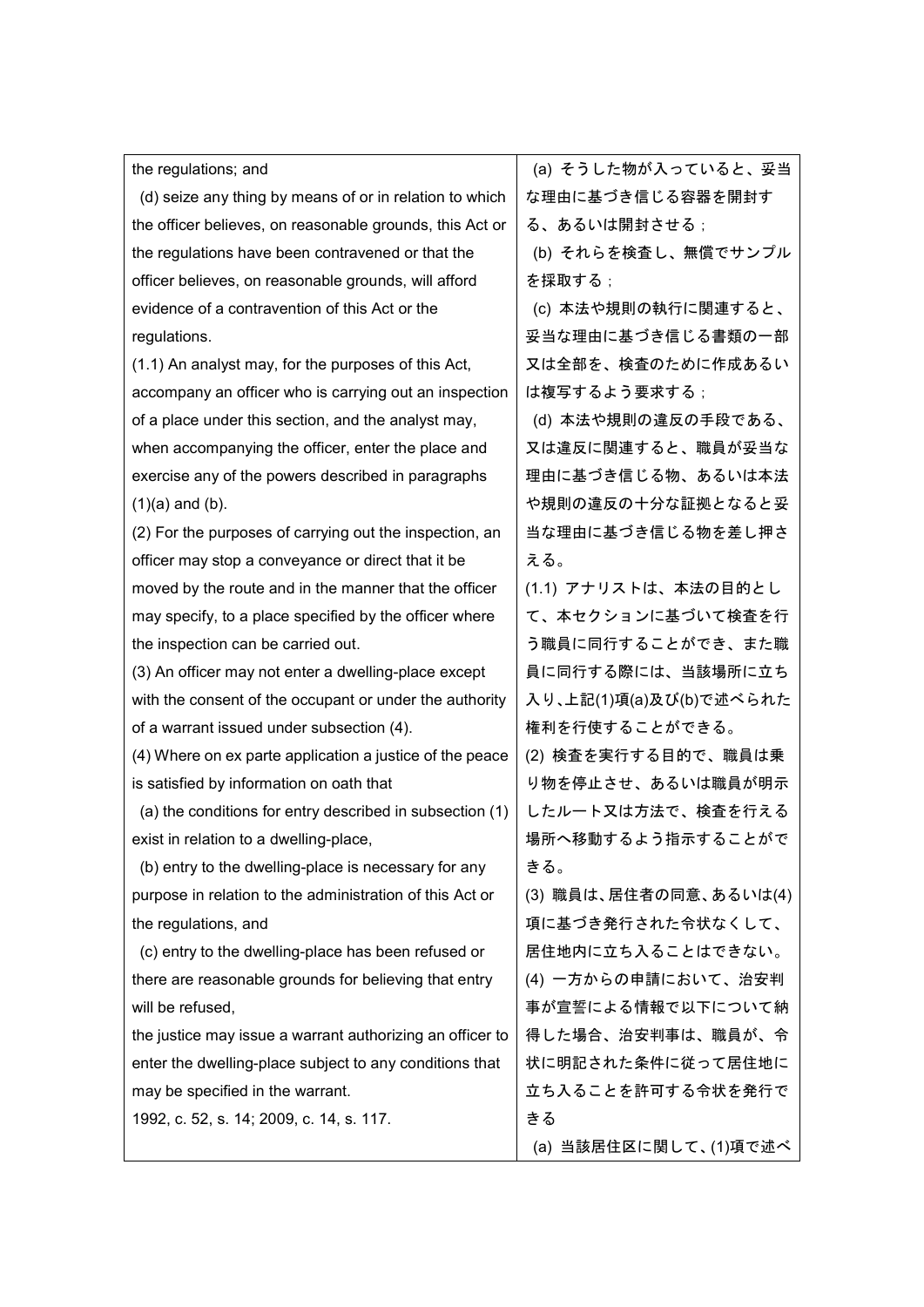| 14.1 While carrying out duties or functions under this     | た条件が存在する、                                |
|------------------------------------------------------------|------------------------------------------|
| Act, officers and analysts, and any persons                | (b) 居住地への立ち入りが、本法又は                      |
| accompanying them, may enter on and pass through           | 規則の執行に関する目的のために必要                        |
| or over private property without being liable for doing    | である、                                     |
| so and without any person having the right to object to    | (c) 居住地への立ち入りを拒否され                       |
| that use of the property.                                  | た、あるいは立ち入りが拒否されるで                        |
| 2009, c. 14, s. 118.                                       | あろうと信じるに足る、合理的な理由                        |
|                                                            | が存在する。                                   |
| 14.2 The owner or person in charge of a place being        | 1992, c. 52, s. 14; 2009, c. 14, s. 117. |
| inspected under section 14, and every person found in      |                                          |
| the place, shall                                           | 14.1 本法に基づく責務を果たす一方                      |
| (a) give the officer or analyst all reasonable assistance  | で、職員及びアナリスト、及び彼らに                        |
| to enable the officer or analyst to carry out their duties | 同行する者らは、責任なく、また所有                        |
| or functions under this Act; and                           | 物の利用に反対する権利を持つ者なく                        |
| (b) provide the officer or analyst with any information    | して、個人の所有物への立ち入り、回                        |
| with respect to the administration of this Act that he or  | 覧をすることができる。                              |
| she may reasonably require.                                | 2009, c. 14, s. 118.                     |
| 2009, c. 14, s. 118.                                       |                                          |
|                                                            | 14.2 セクション14に基づき検査をさ                     |
| 15. For the purpose of ensuring compliance with this       | れている場所の所有者あるいは担当                         |
| Act and the regulations, an officer may exercise the       | 者、及び当該場所に居る者らは、以下                        |
| powers of search and seizure provided for in section       | を行わなければならない                              |
| 487 of the Criminal Code without a warrant if the          | (a) 職員あるいはアナリストに対し、                      |
| conditions for obtaining a warrant exist but, by reason    | 彼らが本法に基づく責務を果たすこと                        |
| of exigent circumstances, it would not be feasible to      | ができるよう、あらゆる合理的な援助                        |
| obtain a warrant.                                          | を行う;                                     |
|                                                            | (b) 職員あるいはアナリストに対し、                      |
| 16. (1) An officer who detains or seizes a thing under     | 本法の執行に関して求められたあらゆ                        |
| section 13, 14 or 15 or under a warrant issued under       | る情報を提供する。                                |
| the Criminal Code may retain custody of the thing or       | 2009, c. 14, s. 118.                     |
| transfer custody of it to such person as the officer may   |                                          |
| designate.                                                 | 15. 本法及び規則の遵守を確保する目                      |
| (2) Where a thing referred to in subsection (1) is         | 的で、職員は、令状を取得する条件は                        |
| perishable, the officer may dispose of it or destroy it    | 存在するものの緊急状況で令状を取得                        |
| and any proceeds realized from its disposition shall be    | できない場合には、令状無くして刑法                        |
| paid to the lawful owner of the thing unless               | 第487条で与えられた検索及び押収の                       |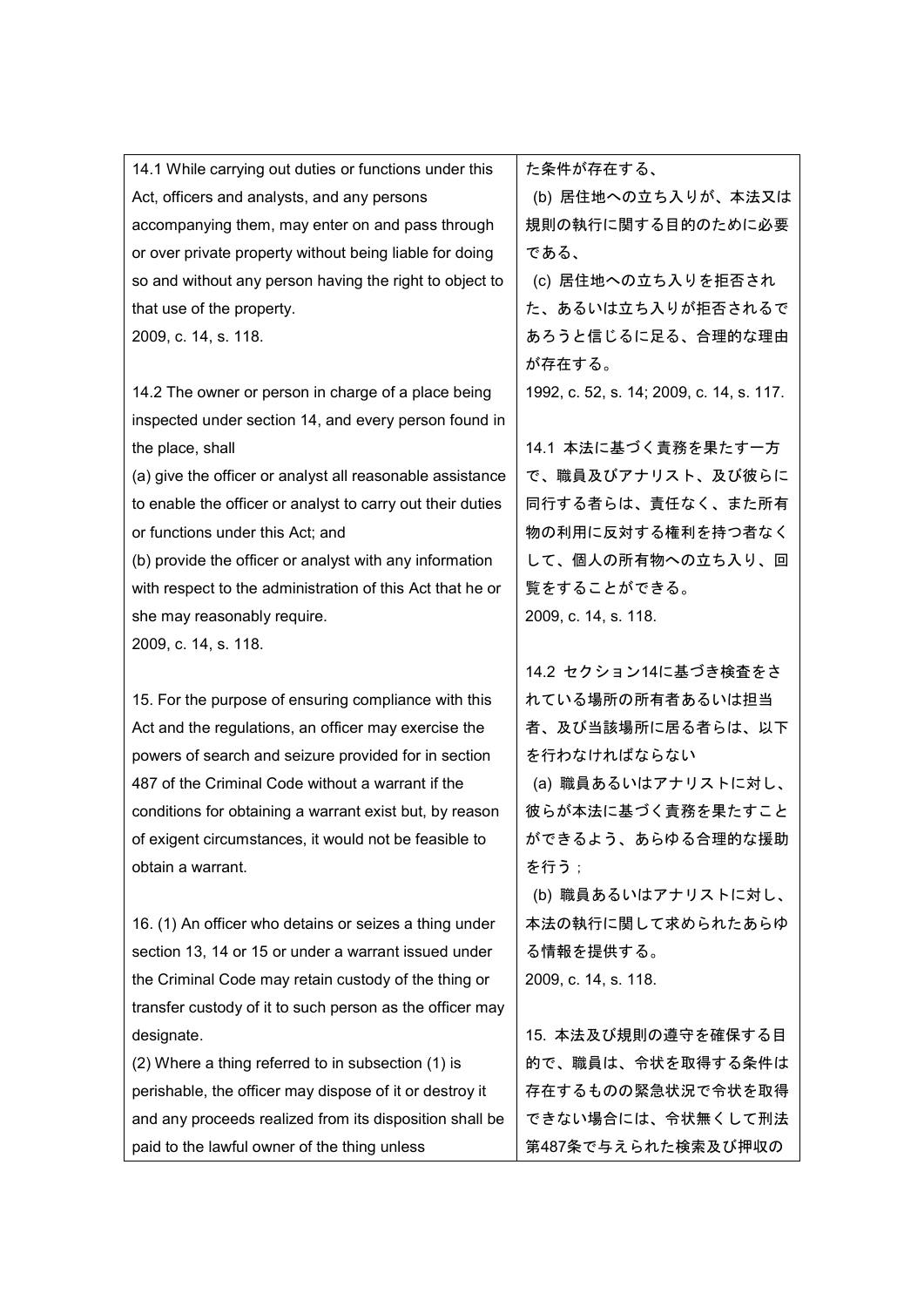| thing to Her Majesty in right of Canada.                   | 職員は、当該物品を自ら拘束し続ける      |
|------------------------------------------------------------|------------------------|
|                                                            | か、あるいは職員が指名した者に拘束      |
| 18. (1) Where an officer believes, on reasonable           | させることができる。             |
| grounds, that any thing is being or has been imported      | (2)(1)項の物品が傷みやすい物の場    |
| into Canada in contravention of this Act or the            | 合、職員は、それらを処分あるいは破      |
| regulations, the officer may, whether or not the thing is  | 壊することができる。そして、本法に      |
| detained or seized, require, by delivering a notice in the | 基づく処分が留置や差し押さえから90     |
| prescribed form and manner, that it be removed from        | 日以内に行われたのでなければ、処分      |
| Canada in accordance with the regulations.                 | で生じた収益はすべて当該物品の法的      |
| (2) Where a notice to remove a thing is delivered, the     | な所有者に支払われる。            |
| removal shall be carried out within the period specified   |                        |
| in the notice or, if no such period is specified in the    | 17. 本法に基づき留置又は差し押さえ    |
| notice, within ninety days after its delivery.             | られた物品の所有者、輸入者、輸出者      |
|                                                            | は、カナダの権利として女王陛下に引      |
| 19. (1) Where a person is convicted of an offence          | き渡すことができる。             |
| under this Act, the convicting court may, in addition to   |                        |
| any punishment imposed, order that any thing detained      | 18. (1) 職員が、ある物品が本法や規則 |
| or seized, or any proceeds realized from its disposition,  | に違反してカナダに輸入されている、      |
| be forfeited to Her Majesty.                               | あるいはされていたと妥当な理由に基      |
| (2) Where the owner of a thing detained or seized          | づき信じる場合、職員は、当該物品が      |
| under this Act consents to its forfeiture, it is thereupon | 留置されているかいないかにかかわら      |
| forfeited to Her Majesty.                                  | ず、それらをカナダから除去するよう、     |
| (3) Where a thing is detained or seized under this Act,    | 所定の形式と方法で通知を送ることが      |
| it, or the proceeds realized from its disposition, is      | できる。                   |
| forfeited to Her Majesty                                   | (2) 物品を除去する通知が送付された    |
| (a) in the case of a thing that has been detained under    | 場合、通知に明記された期間内、期間      |
| section 13, if the thing has not been removed within the   | が明記されていない場合は送付から90     |
| period prescribed by the regulations;                      | 日以内に除去を実行しなければならな      |
| (b) in the case of a thing that has been seized, if        | い。                     |
| ownership of the thing cannot be ascertained within        |                        |
| thirty days after the seizure; and                         | 19. (1) 本法の違反について有罪判決  |

権限を行使することができる。

16. (1) セクション13、14、15に基づ き、あるいは刑法より発行された令状 に基づき物品を留置又は差し押さえた

proceedings under this Act are instituted within ninety days after the detention or seizure.

17. The owner, importer or exporter of any thing detained or seized under this Act may abandon the thing to Her Majesty in right of Canada.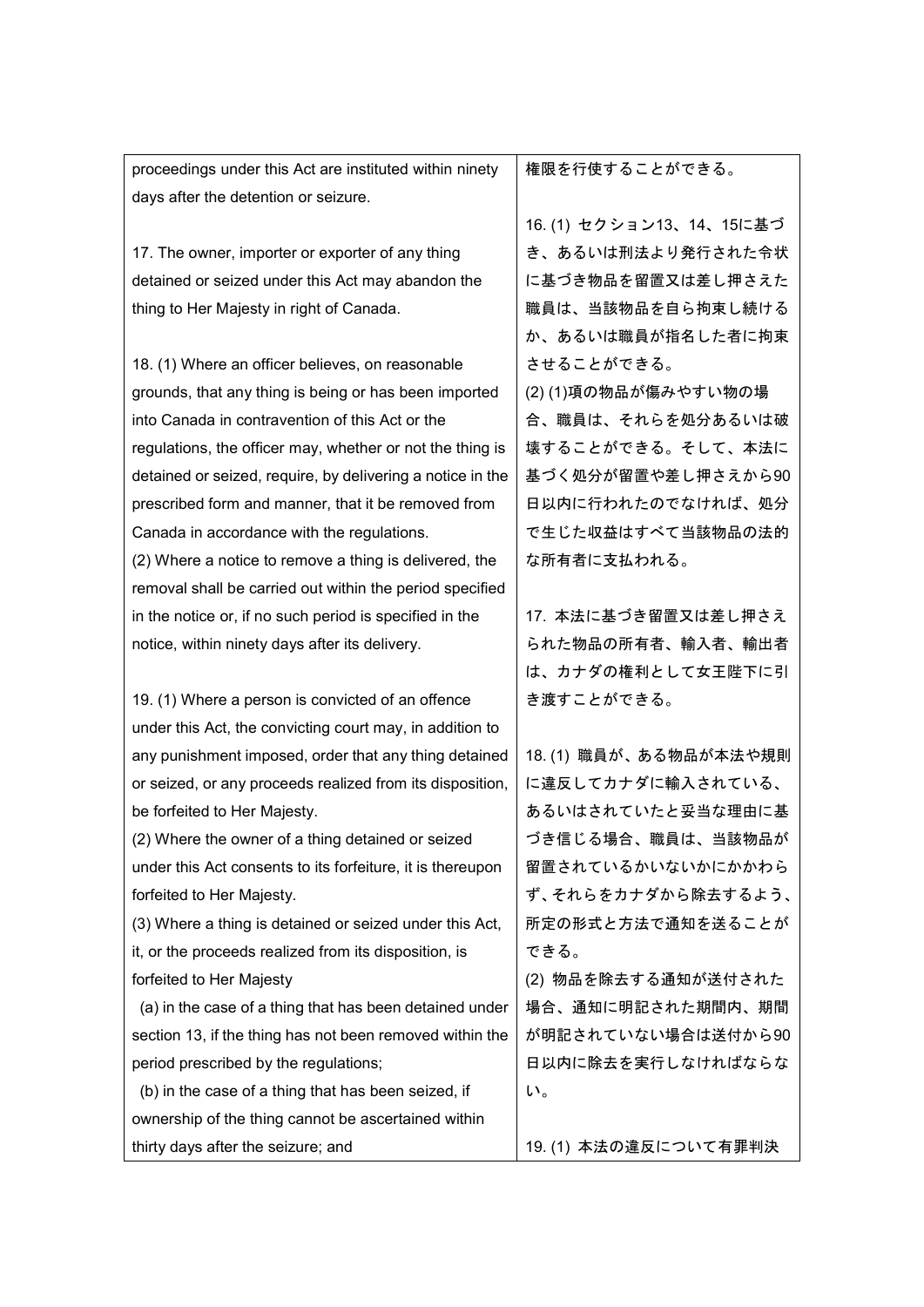(c) in the case of a thing that is the subject of a notice under section 18, if the thing has not been removed from Canada in compliance with that section. (4) Where the convicting court does not order the forfeiture of a detained or seized thing under subsection (1), the thing, or the proceeds realized from its disposition, shall be returned to the lawful owner of the thing or the person in whose possession the thing was at the time of the detention or seizure. (5) Where a person is convicted of an offence under this Act, any thing seized or any proceeds realized from its disposition, may be retained until the fine is paid or the thing may be sold under execution in satisfaction of the fine and the proceeds applied, in whole or in part, in payment of the fine. 20. (1) Where a sample has been taken pursuant to paragraph 14(1)(b) or a thing has been forfeited or abandoned under this Act, it shall be dealt with and disposed of as the Minister may direct. (2) [Repealed, 2009, c. 14, s. 119] 1992, c. 52, s. 20; 2009, c. 14, s. 119. 21. (1) The Governor in Council may make regulations for carrying out the purposes of this Act, including regulations (a) respecting the issuance, renewal, revocation and suspension of permits and the circumstances in which persons may be exempted from holding such permits; (b) respecting the exemption of animals and plants, and parts and derivatives of animals and plants, from the operation of any provision of this Act; (c) amending the definitions "animal" and "plant" (i) for the purposes of subsection 6(1), る。 ない場合:

- (ii) for the purposes of subsection 6(2),
- (iii) for the purposes of subsection 6(3),

を下された者に対し、当該判決を下し た裁判所は、処罰を科すのに加え、留 置又は差し押さえられた物品、あるい は処分で生じた利益を女王陛下に没収 させるよう命じることができる。

(2) 留置又は差し押さえられた物品の 所有者が没収に同意する場合、それら は女王陛下により没収されることにな

(3) 本法に基づき物品が留置又は差し 押さえされた場合、当該物品あるいは それらの処分で生じた利益は、以下の 場合、女王陛下に没収される

(a) 物品がセクション13に基づき留 置されたが、それらが規則に定める期 間内に除去されない場合:

(b) 物品が差し押さえられたが、所有 者が差押から30日以内に明らかになら

(c) セクション18の通知に係る物品 であり、それらが同セクションに従っ てカナダから除去されない場合。 (4) 有罪判決を下した裁判所が、留置

又は差し押さえされた物品を(1)項に 基づく没収命令をしない場合、当該物 品は法律上の所有者、あるいは留置又 は差し押さえ時に当該物品を所有して いた者に返却されることになる。

(5) 本法の違反により有罪判決が下さ れた者は、没収品あるいは処分で生じ た利益は、罰金が支払われるまで保持 される。あるいは物品は罰金の支払い のために売却され、収益は罰金の一部 又は全部の支払いにあてられる。

20. (1) 14(1)(b)に従ってサンプルが採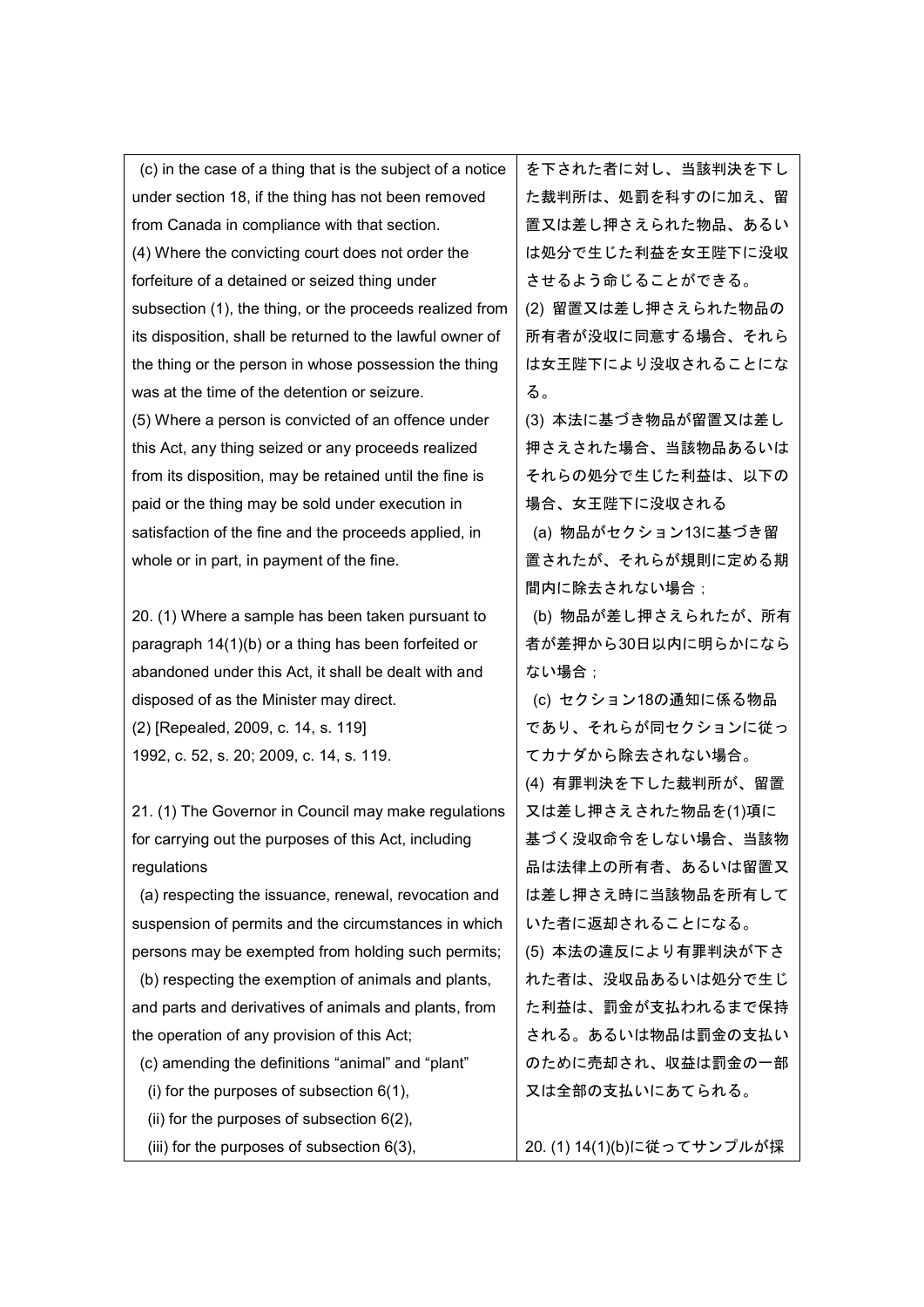| (A) in order to protect species that are subject to the   | 取された、あるいは没収、遺棄された                        |
|-----------------------------------------------------------|------------------------------------------|
| legislative authority of Parliament, or                   | 場合、それらは大臣の指示に従って取                        |
| (B) at the request of the minister who is responsible     | 扱われ、処理される。                               |
| for the protection of wild animal or plant species of the | (2) [削除、 2009, c. 14, s. 119]            |
| government of the province into which the animal or       | 1992, c. 52, s. 20; 2009, c. 14, s. 119. |
| plant is to be transported, where that minister is of the |                                          |
| opinion that the transport would be harmful to the        | 21. (1) 評議会の地方長官は、以下の規                   |
| environment of that province,                             | 則を含め本法の目的を達成するため、                        |
| (iv) for the purposes of section 7, in order to protect   | 規則を制定できる。                                |
| species of animals and plants in a province, other than   | (a) 許可証の発行、更新、取消、停止、                     |
| those species that are subject to the legislative         | 及び許可証保持が免除される状況に関                        |
| authority of Parliament, at the request of the minister   | して ;                                     |
| who is responsible for the protection of wild animal or   | (b) 本法の条文の運用から免除され                       |
| plant species of the government of the province, and      | る動植物、動植物の一部及び派生物に                        |
| (v) for the purposes of section 8;                        | 関して;                                     |
| (d) specifying the places and times at which, and the     | (c) 以下の目的のために、「動物」「植                     |
| manner in which, animals and plants, classes of           | 物」の定義を修正                                 |
| animals and plants and parts and derivatives of           | (i) 第6条(1)の目的のため、                        |
| animals and plants may be imported into Canada and        | (ii) 第6条(2)の目的のため、                       |
| exported from Canada;                                     | (iii) 第6条(3)の目的のため、                      |
| (e) respecting the marking of animals and plants, and     | (A) 議会の立法当局の支配下にあ                        |
| parts and derivatives of animals and plants, and the      | る種を保護する目的で、あるいは                          |
| packaging for animals, plants and parts and derivatives   | (B) 動植物の移転先の州政府にお                        |
| of animals and plants for importation into or exportation | いて、野生動植物種の保護に責任のあ                        |
| from Canada or for transportation from one province to    | る大臣が、当該移転が州の環境に有害                        |
| another province;                                         | であると考えた場合、大臣の要請を受                        |
| (f) prescribing the documents to be kept by persons       | けて、                                      |
| mentioned in section 9 and the manner of keeping the      | (iv) 第7条の目的のため、議会の立法                     |
| documents and the period for which they are to be         | 当局の支配下にある種よりも州の動植                        |
| kept;                                                     | 物種の保護のために、野生動植物種の                        |
| (g) specifying the terms and conditions under which       | 保護に責任のある州政府の大臣の要請                        |
| animals and plants, and parts and derivatives of          | を受けて、                                    |
| animals and plants, are to be removed from Canada         | (v) 第8条の目的のため;                           |
| under section 18;                                         | (d) 動植物、動植物群、動植物の一部                      |
| (h) prescribing the manner in which the proceeds          | 及び派生物がカナダに輸入、及びカナ                        |
| resulting from the payment of fines or the execution of   | ダから輸出される際の場所及び時期、                        |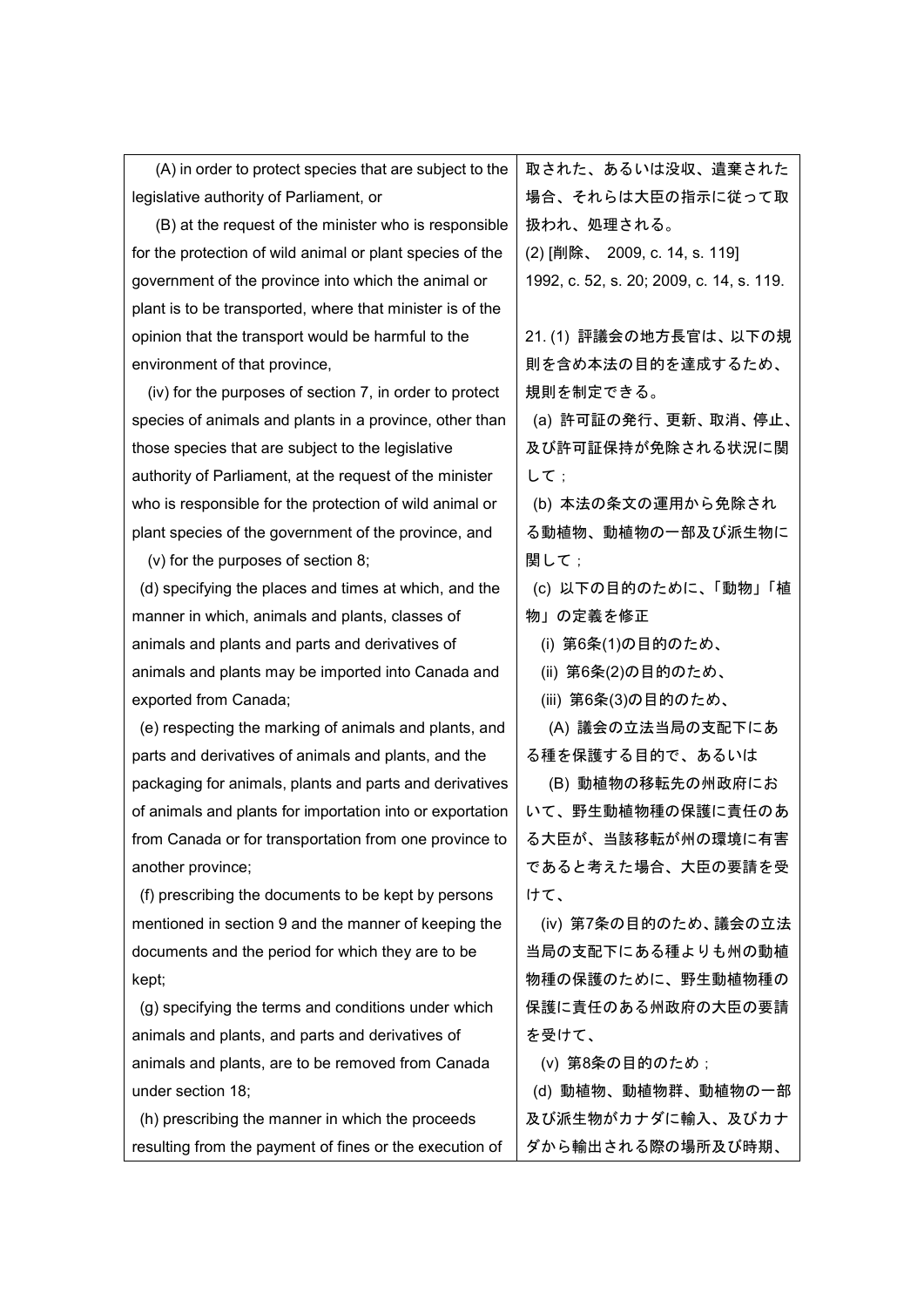| orders under this Act shall be distributed;                  | 方法を特定;                                   |
|--------------------------------------------------------------|------------------------------------------|
| (i) prescribing the fees or charges to be paid in            | (e)カナダへの輸入及びカナダからの                       |
| connection with the administration of this Act and the       | 輸出、ある州から他の州への移転のた                        |
| terms and conditions of paying such fees and charges;        | めの動植物、動植物の一部及び派生物                        |
| and                                                          | の標識、動植物、動植物の一部及び派                        |
| (i) generally to implement the Convention.                   | 生物の梱包に関して;                               |
| (2) The Governor in Council shall make regulations           | (f) 第9条で述べた者が保管すべき書                      |
| specifying the animals and plants that are listed as         | 類、及び書類の保管の方法及び保管す                        |
| "fauna" and "flora", respectively, in an appendix to the     | べき期間を規定;                                 |
| Convention and shall, not later than ninety days after       | (g) 第18条にもとづいて動植物、動植                     |
| any change to a list in an appendix to the Convention,       | 物の一部及び派生物をカナダから除去                        |
| amend the regulations to reflect that change.                | する際の諸条件を明記;                              |
| 1992, c. 52, s. 21; 2002, c. 29, s. 140.                     | (h) 本法に基づく罰金の支払い、ある                      |
|                                                              | いは命令の実行の結果得られた収益の                        |
| 21.1 (1) The Governor in Council may, on the                 | 分配について、方法を規定                             |
| recommendation of the Minister, by order, amend the          | (i) 本法の施行に関連して支払われる                      |
| definition "animal" or "plant" in section 2 for the          | べき手数料や課徴金、及び手数料や課                        |
| purposes of subsection 6(2).                                 | 徴金の支払いに際する諸条件について                        |
| (2) If the Minister is of the opinion that the import of any | 規定;                                      |
| specimen, living or dead, would be harmful to                | (j) ワシントン条約の一般的な実行。                      |
| Canadian ecosystems or to any species in Canada and          | (2) 評議会の地方長官は、ワシントン                      |
| that urgent action is needed, the Minister may               | 条約の附属書にそれぞれ「動物」、「植                       |
| recommend that an order be made under subsection             | 物」として掲載されている動植物を明                        |
| (1).                                                         | 記した規則を制定し、ワシントン条約                        |
| (3) The amendment made by the order applies for the          | の附属書のリストに変更があった場合                        |
| period specified in the order, which period may not be       | には、90日以内に規則を修正して変更                       |
| longer than one year from the day the order is made.         | を反映させる。                                  |
| (4) The order is exempt from the application of section      | 1992, c. 52, s. 21; 2002, c. 29, s. 140. |
| 3 of the Statutory Instruments Act.                          |                                          |
| 2002, c. 29, s. 141.                                         | 21.1 (1) 評議会の地方長官は、大臣の                   |
|                                                              | 推薦で、命令により、第6条(2)の目的                      |
|                                                              | のために、第2条の「動物」あるいは「植                      |
|                                                              | 物」:の定義を修正することができる。                       |
|                                                              | (2) 大臣が、標本の輸入が、その生死                      |
|                                                              | にかかわらず、カナダの生態系あるい                        |
|                                                              | はカナダ国内の種にとって有害であ                         |
|                                                              |                                          |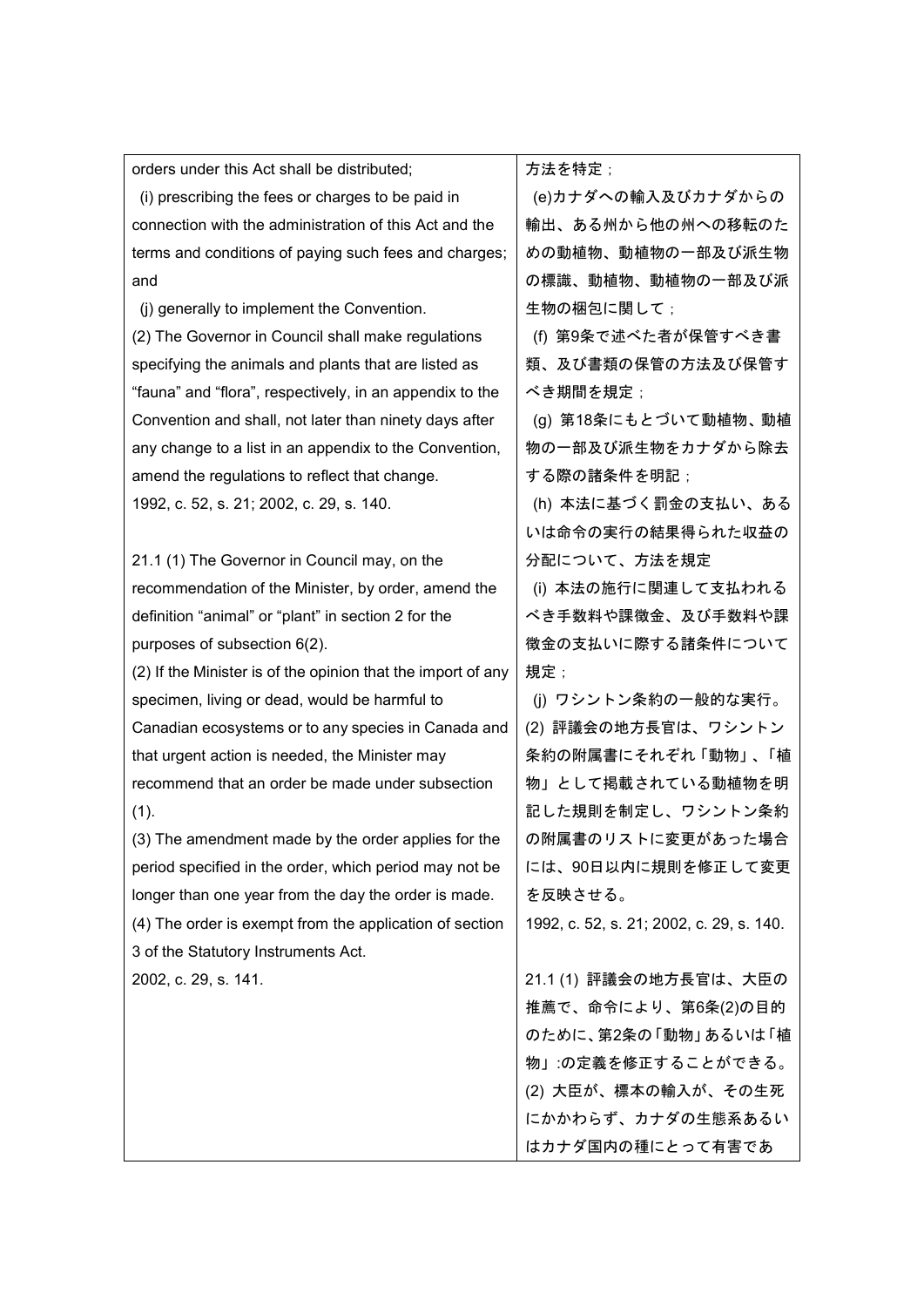|                                                          | り、緊急の対応が必要であると考える        |
|----------------------------------------------------------|--------------------------|
|                                                          | 場合、大臣は、(1)項に基づき命令を出      |
|                                                          | すよう推薦することができる。           |
|                                                          | (3) 命令によってなされた修正は、当      |
|                                                          | 該命令で明記された期間の間適用され        |
|                                                          | るが、その期間は当該命令が出された        |
|                                                          | 日から1年を超えてはならない。          |
|                                                          | (4) この命令には、命令法の第3条は適     |
|                                                          | 用されない。                   |
|                                                          | 2002, c. 29, s. 141.     |
| OFFENCE AND PUNISHMENT                                   | 違反及び罰則                   |
| 22. (1) Every person who contravenes a provision of      | 22. (1) 何人も、本法の条項の違反に際   |
| this Act or the regulations                              | し、                       |
| (a) is guilty of an offence punishable on summary        | (a) 即決判決で有罪となり罰せられ       |
| conviction and is liable                                 | る場合には、以下を免れない            |
| (i) in the case of a person that is a corporation, to a  | (i) 企業による違反の場合、5万ドル      |
| fine not exceeding fifty thousand dollars, and           | 以下の罰金                    |
| (ii) in the case of a person other than a person         | (ii) (i)以外の者による違反の場合、2.5 |
| referred to in subparagraph (i), to a fine not exceeding | 万ドル以下の罰金又は6か月以内の懲        |
| twenty-five thousand dollars or to imprisonment for a    | 役、あるいはその両方;              |
| term not exceeding six months, or to both; or            | (b) 起訴犯罪で有罪となり、以下を免      |
| (b) is guilty of an indictable offence and is liable     | れない                      |
| (i) in the case of a person that is a corporation, to a  | (i) 企業による違反の場合、10万ドル     |
| fine not exceeding three hundred thousand dollars, and   | 以下の罰金                    |
| (ii) in the case of a person other than a person         | (ii) (i)以外の者による違反の場合、5   |
| referred to in subparagraph (i), to a fine not exceeding | 万ドル以下の罰金又は5年以内の懲役、       |
| one hundred and fifty thousand dollars or to             | あるいはその両方;                |
| imprisonment for a term not exceeding five years, or to  | (2) 本法への違反について2回以上の      |
| both.                                                    | 有罪判決を受けた者は、2回目以降の違       |
| (2) Where a person is convicted of an offence under      | 反についての罰金は、(1)項の定めにか      |
| this Act a second or subsequent time, the amount of      | かわらず、規定の2倍となる。           |
| the fine for the subsequent offence may,                 | (3)(1)項の定めにかかわらず、2種以上    |
| notwithstanding subsection (1), be double the amount     | の動物あるいは植物に関する違反につ        |
| set out in that subsection.                              | いて有罪となった場合に科される罰金        |
| (3) Notwithstanding subsection (1), any fine imposed     | は、その違反が独立した告発あるいは        |
| on a conviction for an offence involving more than one   | 情報による事件であるかのように、各        |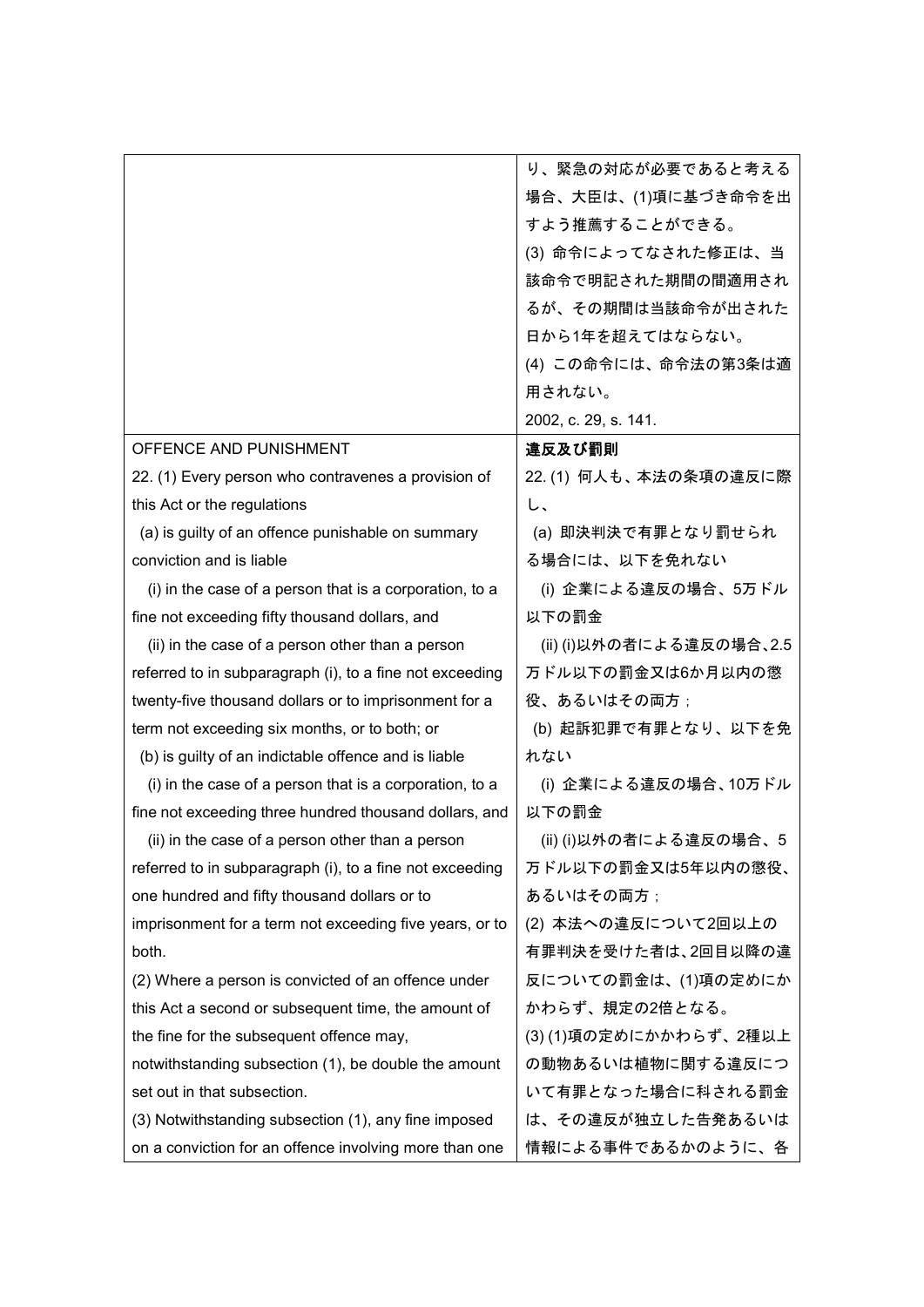| animal or plant, or part or derivative of an animal or     | 動植物、動植物の一部又は派生物ごと   |
|------------------------------------------------------------|---------------------|
| plant, may be computed in respect of each animal,          | に計算され、したがって科される罰金   |
| plant, part or derivative as though it had been the        | は、計算の結果としてその合計額とな   |
| subject of a separate complaint or information and the     | る。                  |
| fine imposed shall then be the sum payable in the          | (4) 本法への違反が2日以上にわたっ |
| aggregate as a result of that computation.                 | てなされた、あるいは継続した場合、   |
| (4) Where an offence under this Act is committed or        | それらは各日ごとに違反がなされた、   |
| continued on more than one day, it shall be deemed to      | あるいは継続したものとして、独立し   |
| be a separate offence for each day on which the            | た違反とみなされる。          |
| offence is committed or continued.                         | (5) 本法に違反し有罪判決を受けた者 |
| (5) Where a person has been convicted of an offence        | が、その違反の結果として金銭的な利   |
| under this Act and the court is satisfied that as a result | 益を得たと裁判所が納得した場合に    |
| of the commission of the offence monetary benefits         | は、裁判所はその者に対し、本法で定   |
| accrued to the person, the court may order the person      | められている罰金の最大金額にかかわ   |
| to pay, notwithstanding the maximum amount of any          | らず、当該金銭的利益と裁判所が見積   |
| fine that may otherwise be imposed under this Act, an      | った金額を、追加の罰金として支払い   |
| additional fine in an amount equal to the court's          | を命じることができる。         |
| estimation of the amount of those monetary benefits.       | (6) 本法に違反し有罪判決を受けた者 |
| (6) Where a person is convicted of an offence under        | に対し、裁判所は、罰則を科すのに加   |
| this Act, in addition to any punishment imposed, the       | えて、違反の本質及び当該違反行為を   |
| court may, having regard to the nature of the offence      | 取り巻く状況を考慮して、以下の禁止、  |
| and the circumstances surrounding its commission,          | 指示、要求を1つあるいはそれ以上含む  |
| make an order containing any one or more of the            | 命令を出すことができる:        |
| following prohibitions, directions or requirements:        | (a) 違反の継続あるいは反復をもた  |
| (a) prohibiting the person from doing any act or           | らしうると裁判所が考える行動や活動   |
| engaging in any activity that could, in the opinion of the | に従事することを禁じる;        |
| court, result in the continuation or repetition of the     | (b) 本法の条項への違反行為がもた  |
| offence;                                                   | らした動植物への危害を改善する、あ   |
| (b) directing the person to take any action the court      | るいは危害を回避するために裁判所が   |
| considers appropriate to remedy or avoid any harm to       | 適切と考える行動取るよう指示する;   |
| any animal or plant to which any provision of this Act     | (c) 裁判所が適切と考える方法で、違 |
| applies that resulted or may result from the               | 反行為に関する事実について公表する   |
| commission of the offence;                                 | よう指示する;             |
| (c) directing the person to publish, in any manner the     | (d) 大臣あるいは州政府に対し、大臣 |
| court considers appropriate, the facts relating to the     | あるいは当該政府を代表して取った、   |
| commission of the offence;                                 | あるいは取らされた改善あるいは予防   |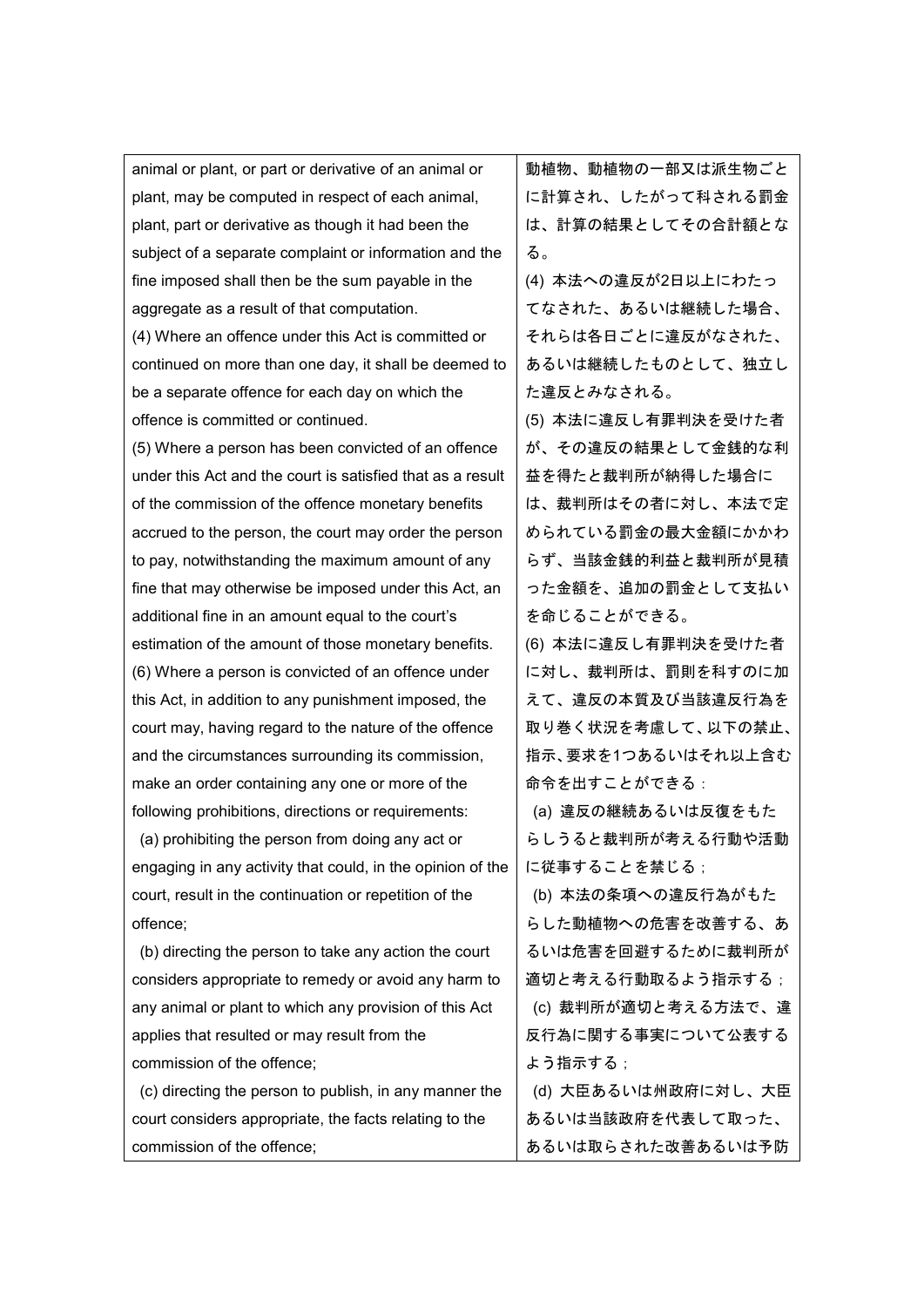(d) directing the person to pay the Minister or the government of a province an amount of money as compensation, in whole or in part, for the cost of any remedial or preventive action taken by or caused to be taken on behalf of the Minister or that government as a result of the commission of the offence; (e) directing the person to perform community service in accordance with any reasonable conditions that may be specified in the order; (f) directing the person to post a bond or pay into court an amount of money the court considers appropriate for the purpose of ensuring compliance with any prohibition, direction or requirement mentioned in this subsection; (g) directing the person to submit to the Minister, on application by the Minister within three years after the date of the conviction, any information respecting the activities of the person that the court considers appropriate in the circumstances; and (h) requiring the person to comply with any other conditions that the court considers appropriate for securing the person's good conduct and for preventing the person from repeating the offence or committing other offences under this Act. (7) Where a person is convicted of an offence under this Act and the court suspends the passing of sentence pursuant to paragraph 731(1)(a) of the Criminal Code, the court may, in addition to any probation order made under that paragraph, make an order directing the person to comply with any prohibition, direction or requirement mentioned in subsection (6). (8) Where a person whose sentence has been suspended fails to comply with an order made under subsection (7) or is convicted, within three years after the day on which the order was made, of another のための行動のかかった費用の一部あ るいは全部を、補償として支払うよう 指示する; (e) 命令において明記された合理的 な条件に従って、社会奉仕活動を行う よう指示する; (f) 本項で述べられたあらゆる禁止、 指示、要求の遵守を確実にする目的で、 保証金あるいは裁判所が適切と考える 額の金銭を裁判所に対して支払うよう 指示する; (g) 有罪判決が出された日から3年以 内に、大臣からの申し出により、その 時の状況において裁判所が適切と考え る、その者の活動に関する情報を大臣 に提出するよう指示する: (h) 善い行動を確実に行えるように し、さらに違反を繰り返す、あるいは 本法の下で他の違反を行うことを防ぐ ために、裁判所が適切と考える他のす べての条件に従うよう要求する; (7) 本法に違反し有罪判決が下された が、裁判所が刑法第731条(1)(a)に従っ て刑の宣告を一時停止した場合、裁判 所は、本項に基づき出された執行猶予 命令に加えて、(6)項で述べた禁止、指 示、要求に従うよう命令を出すことが できる。 (8) 刑の執行を一時停止された者が(7) 項に基づき出された命令に従わなかっ た場合、あるいは命令が出された日か ら3年以内に、本法の他の違反について 有罪判決を受けた場合、裁判所は、検 察からの申し出により、刑の宣告が一 時停止されなければ科されていたであ ろう刑罰を科すことができる。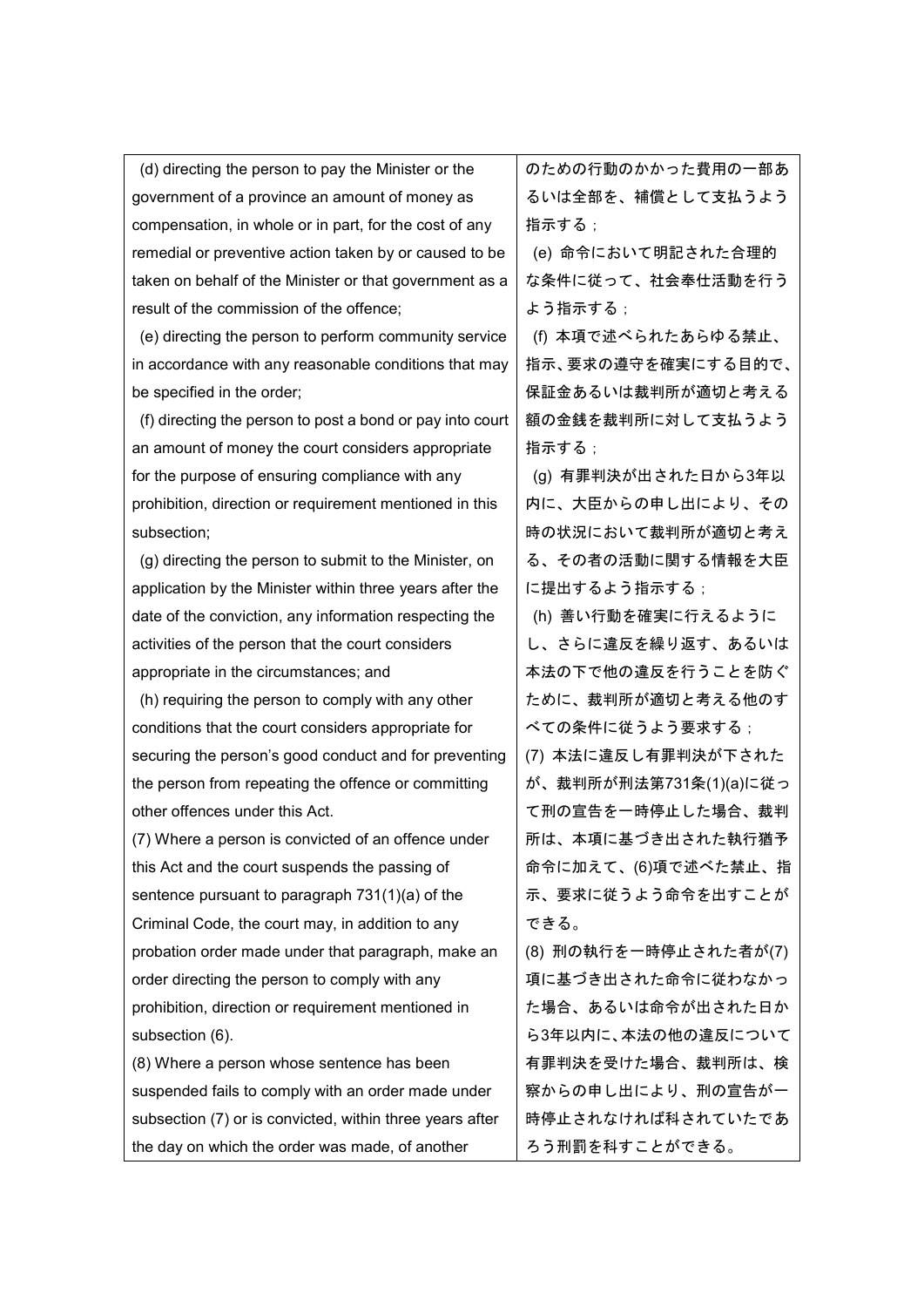| offence under this Act, the court may, on the               | (9) 本法への違反に関する即決判決の                     |
|-------------------------------------------------------------|-----------------------------------------|
| application of the prosecution, impose any sentence         | 方法による訴訟は、訴訟の対象となる                       |
| that could have been imposed if the passing of              | 事項について、大臣が知って以降2年以                      |
| sentence had not been suspended.                            | 内であれば、いつでも提起することが                       |
| (9) Proceedings by way of summary conviction in             | できる。                                    |
| respect of an offence under this Act may be instituted      | (10) 訴訟の対象となる事項を大臣が                     |
| at any time within, but not later than, two years after the | 知った日を証明する、大臣により発行                       |
| day on which the Minister became aware of the               | されたと称する書類は証拠として受領                       |
| subject-matter of the proceedings.                          | され、反対の証拠が存在しない場合に                       |
| (10) A document purporting to have been issued by the       | は、それに署名したとされる者の署名                       |
| Minister, certifying the day on which the Minister          | 又は公的身分の立証なしに、当該事実                       |
| became aware of the subject-matter of any                   | についての証拠とみなされる。                          |
| proceedings, shall be received in evidence and, in the      | (11) 成年に達した者は誰でも、カナダ                    |
| absence of any evidence to the contrary, shall be           | 司法長官が訴訟参加しない場合は、本                       |
| considered as proof of that fact without proof of the       | 法の適用する事項につき訴訟を提起す                       |
| signature or the official character of the person           | ることができる。                                |
| appearing to have signed it.                                | 1992, c. 52, s. 22; 1995, c. 22, s. 18. |
| (11) Any person who has attained the age of majority        |                                         |
| may, where the Attorney General of Canada does not          |                                         |
|                                                             |                                         |
| intervene, institute proceedings to which this Act          |                                         |
| applies.                                                    |                                         |
| 1992, c. 52, s. 22; 1995, c. 22, s. 18.                     |                                         |
| <b>TICKETABLE OFFENCES</b>                                  | 違反切符の対象となる違反                            |
| 23. (1) In addition to the procedures set out in the        | 23. (1) 訴訟の開始について刑法で定                   |
| Criminal Code for commencing a proceeding,                  | められた手続きに加えて、所定の違法                       |
| proceedings in respect of any prescribed offence may        | 行為に関する訴訟は、以下の職員によ                       |
| be commenced by an officer                                  | っても開始することができる                           |
| (a) completing a ticket that consists of a summons          | (a) 出頭命令部分と情報部分からな                      |
| portion and an information portion;                         | る違反切符を完成させた者;                           |
| (b) delivering the summons portion of the ticket to the     | (b) 被告人宛の違反切符の出頭命令                      |
| accused or mailing it to the accused at the accused's       | 部分を被告人に対して配達、あるいは                       |
| latest known address; and                                   | 被告人の最新の住所に送付した者;                        |
| (c) filing the information portion of the ticket with a     | (c) 出頭命令部分が配達あるいは送付                     |
| court of competent jurisdiction before or as soon as        | された後、実施可能となる前、あるい                       |
| practicable after the summons portion has been              | はなるべく早くに違反切符の情報部分                       |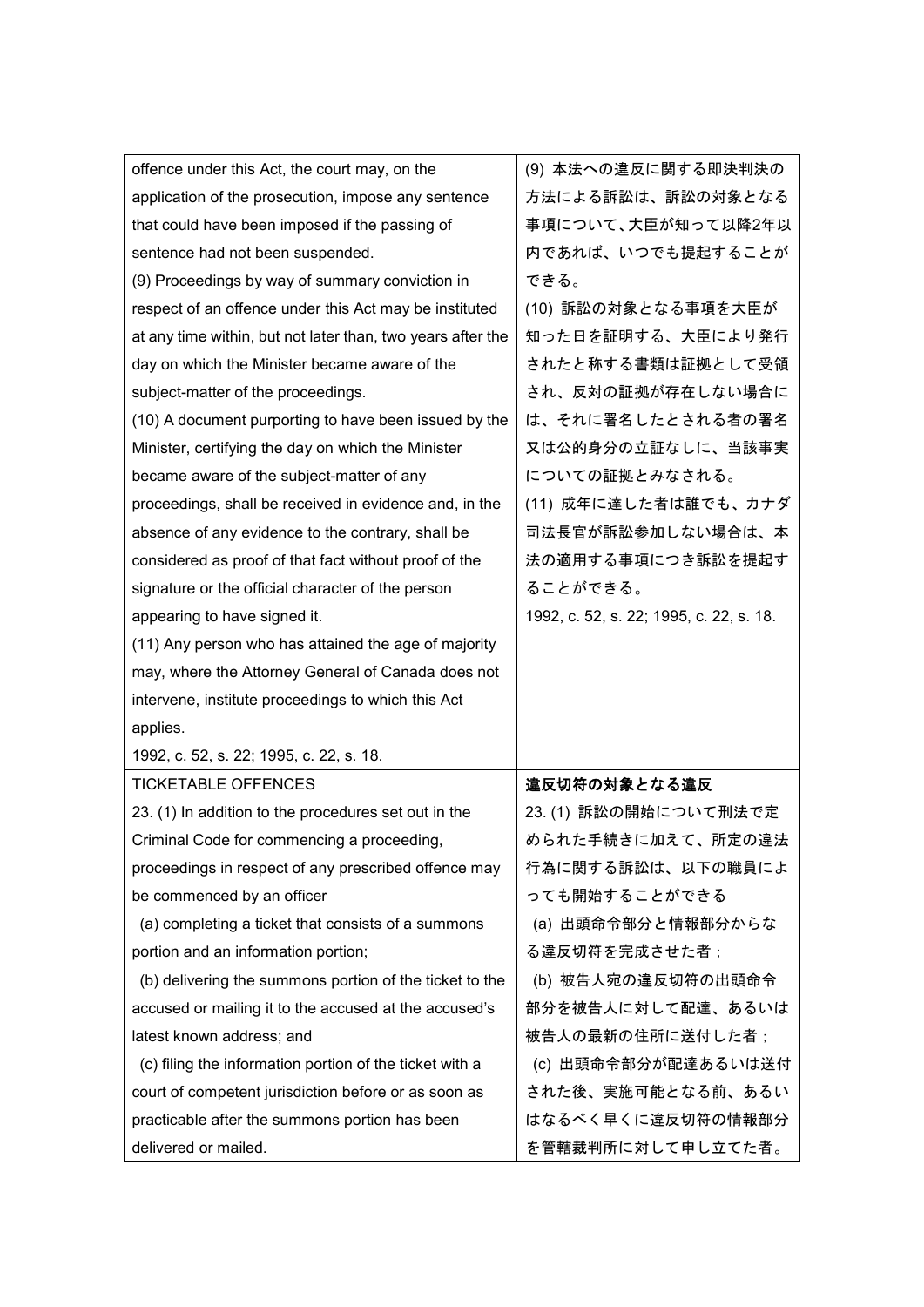(2) The summons and information portions of a ticket shall (a) set out a description of the offence and the time and place of its alleged commission;

(b) include a statement, signed by the officer who completes the ticket, that the officer has reasonable grounds to believe that the accused committed the offence;

(c) set out the amount of the prescribed fine for the offence and the manner in which and period within which it may be paid;

(d) include a statement that if the accused pays the fine within the period set out in the ticket, a conviction will be entered and recorded against the accused; and

(e) include a statement that if the accused wishes to plead not guilty or for any other reason fails to pay the fine within the period set out in the ticket, the accused must appear in the court and at the time set out in the ticket.

(3) Where any thing is seized under this Act and proceedings relating to the thing are commenced by way of the ticketing procedure described in subsection (1), the officer who completes the ticket shall give written notice to the accused that if the accused pays the prescribed fine within the period set out in the ticket, the thing, or any proceeds realized from its disposition, shall thereupon be forfeited to Her Majesty. (4) Where an accused to whom the summons portion of a ticket is delivered or mailed pays the prescribed fine within the period set out in the ticket,

(a) the payment constitutes a plea of guilty to the offence described in the ticket and a conviction shall be entered against the accused and no further action shall be taken against the accused in respect of that offence; and

(b) any thing seized from the accused under this Act

(2) 違反切符の出頭命令及び情報部分 には、

(a) 違反の内容及び、違反があったと される場所と時間について詳述する;

(b) 違反切符を作成した職員は、被告 人が違反を犯したと信じる合理的な理 由を有しているとの声明文を、当該職 員の署名とともに盛り込む;

(c) 当該違反に対する所定の罰金額、 支払い方法及び期限を詳述する;

(d) 被告人が違反切符に記載した期 限内に罰金を支払った場合、被告人に ついての有罪判決が記録されるとの声 明文を盛り込む;

(e) 無罪を申し立てたい場合、あるい はその他の理由で違反切符に記載した 期限内に罰金を支払わなかった場合、 被告人は記載された日時に裁判所に出 頭しなければならないという声明文を 盛り込む;

(3) 本法の下で物品が没収され、物品 に関する審理が(1)に記載された違反 切符の手続きによる方法で開始された 場合、切符を作成した職員は被告人に 対し、違反切符に記載した期限内に所 定の罰金を支払わなかった場合、物品 あるいはそれらの処分で生じた収益は すべて女王陛下に没収される旨の書面 通知を渡さなければならない。

(4) 違反切符の出頭命令部分が配達あ るいは送付された被告人が、切符に記 載された期限内に所定の罰金を支払っ た場合、

(a) その支払いは切符に記載された 違反について有罪の申立となり、被告 人の有罪判決が記録され、当該違反に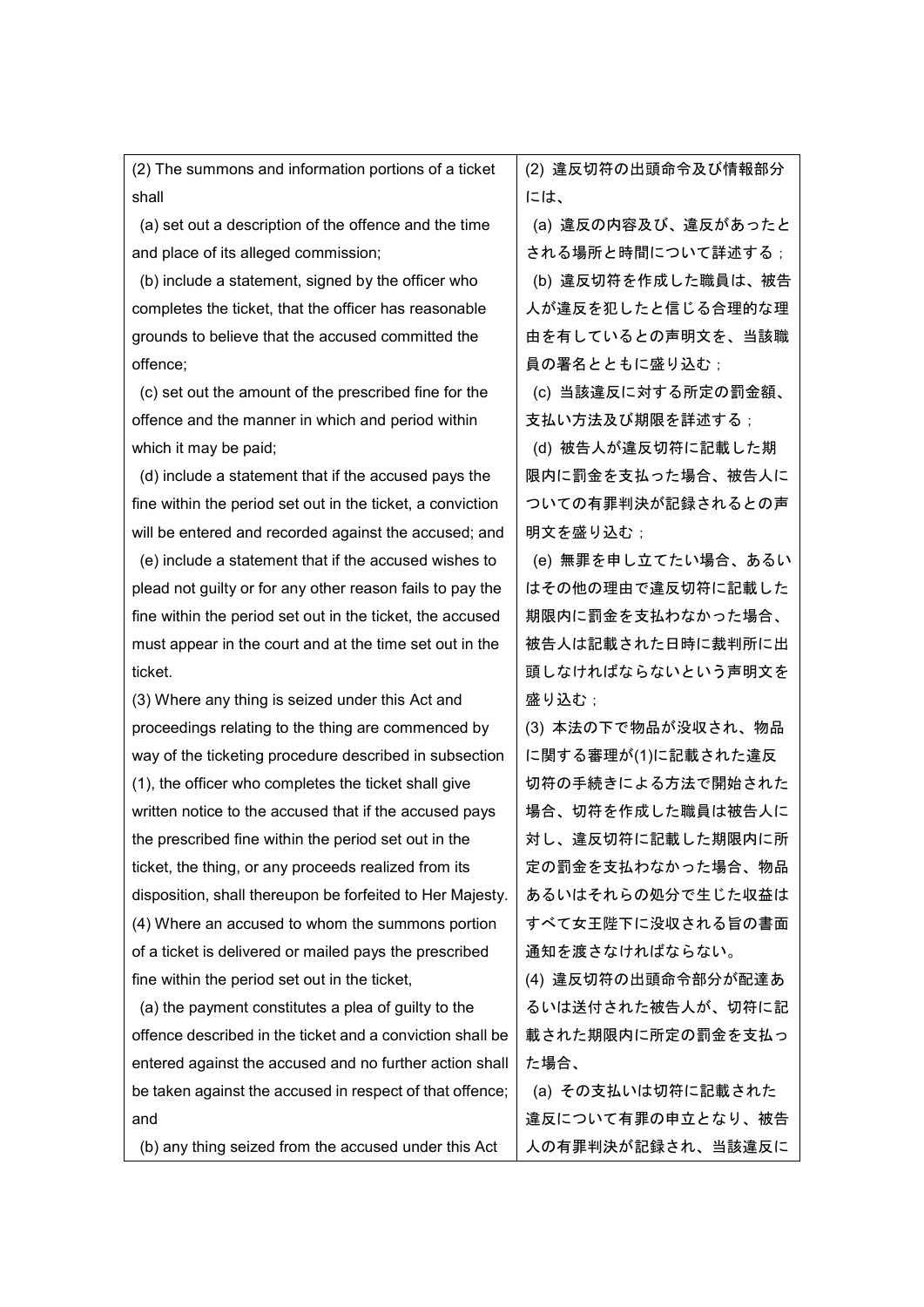| relating to the offence described in the ticket, or any     | ついてはそれ以上何も行われない。      |
|-------------------------------------------------------------|-----------------------|
| proceeds realized from its disposition, are forfeited to    | (b) 切符に記載された違反に関して本   |
| Her Majesty and may be disposed of as the Minister          | 法の下で没収された物品、あるいはそ     |
| directs.                                                    | れらの処分で生じた収益は女王陛下に     |
| (5) The Governor in Council may make regulations            | 没収され、大臣の指示に従って処分さ     |
| prescribing                                                 | れる。                   |
| (a) offences under this Act to which this section           | (5) 評議会の地方長官は、以下につい   |
| applies and the manner in which those offences may          | て規則を制定できる             |
| be described in tickets; and                                | (a) 本条が適用される本法への違反、   |
| (b) the amount of the fine for a prescribed offence,        | 及びそれらの違反を違反切符に記載す     |
| which amount shall not exceed one thousand dollars.         | る方法;                  |
|                                                             | (b) 所定の違反に関して、1000ドルを |
|                                                             | 超えない範囲での罰金額           |
| <b>GENERAL</b>                                              | 総則                    |
| 24. Where a corporation commits an offence under this       | 24. 企業が本法の違反を犯した場合、   |
| Act, any officer, director or agent of the corporation      | 違反行為について監督、許可、承認、     |
| who directed, authorized, assented to or acquiesced or      | 黙認、参加した当該企業の役員、取締     |
| participated in the commission of the offence is a party    | 役、代理人は違反に加担し有罪であり、    |
| to and guilty of the offence and is liable on conviction to | 企業が起訴され有罪判決を受けたか否     |
| the punishment provided for the offence, whether or         | かにかかわらず、当該違反に対して科     |
| not the corporation has been prosecuted or convicted.       | された罰則と有罪判決について責任を     |
|                                                             | 負う。                   |
| 25. In any prosecution for an offence under this Act, it    |                       |
| is sufficient proof of the offence to establish that it was | 25. 本法の違反に関する起訴において   |
| committed by an employee or agent of the accused,           | は、被告人が当該違反は被告人が知ら     |
| whether or not the employee or agent is identified or       | ずにあるいは同意なく行われ、かつ被     |
| has been prosecuted for the offence, unless the             | 告人が違反行為を防ぐために相当な注     |
| accused establishes that the offence was committed          | 意を払ったと立証しない限り、従業員     |
| without the knowledge or consent of the accused and         | 又は代理人が特定された、あるいは違     |
| that the accused exercised all due diligence to prevent     | 反について起訴されたか否かにかかわ     |
| its commission.                                             | らず、従業員あるいは被告人の代理人     |
|                                                             | によってなされたという十分な証拠と     |
| 26. A prosecution for an offence under this Act may be      | なる。                   |
| instituted, heard and determined in the place where the     |                       |
| offence was committed or the subject-matter of the          | 26. 本法の違反に関する訴訟は、違反   |
| prosecution arose, where the accused was                    | がなされたあるいは訴訟の対象となる     |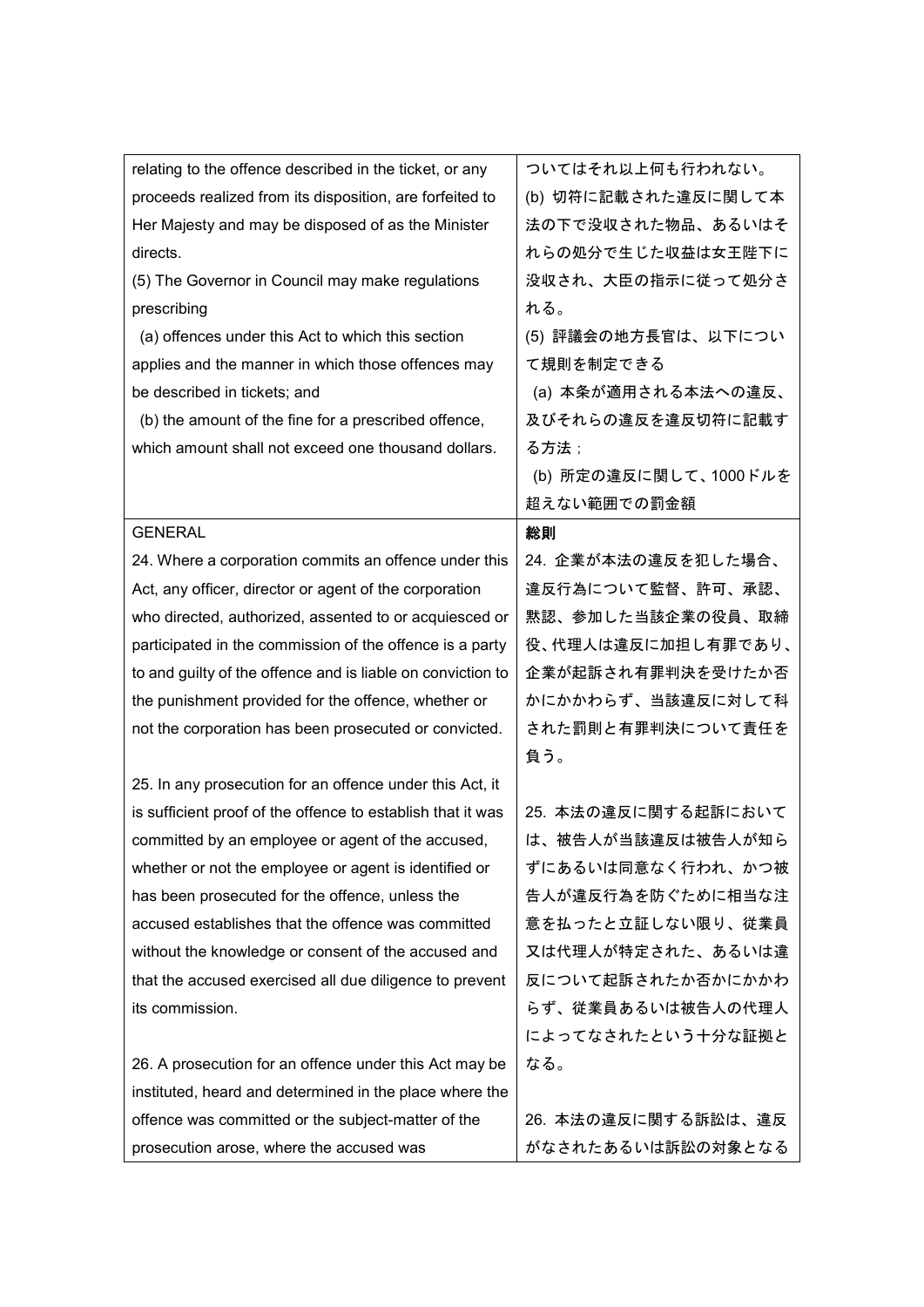| apprehended or where the accused happens to be, or        | 事項が発生した場所、被告人が逮捕さ       |
|-----------------------------------------------------------|-------------------------|
| is carrying on business.                                  | れた場所あるいはたまたま業務を行っ       |
|                                                           | ていた場所において提起し、審問し、       |
| 27. Where any fee or charge imposed under this Act is     | 終結させることができる。            |
| unpaid, the fee or charge, as the case may be, may be     |                         |
| recovered from the person on whom it was imposed as       | 27. 本法に基づいて課される手数料や     |
| a debt due to Her Majesty.                                | 課徴金が支払われない場合、それら手       |
|                                                           | 数料や課徴金は、場合によっては女王       |
| 27.1 (1) For the purpose of encouraging compliance        | 陛下に支払うべき借金として、それら       |
| with this Act and the regulations, the Minister shall     | を課された者から回収される。          |
| maintain, in a registry accessible to the public,         |                         |
| information about all convictions of corporations for     | 27.1 (1) 本法および規則の遵守を奨励  |
| offences under this Act.                                  | を目的として、大臣は、一般に公開さ       |
| (2) Information in the registry is to be maintained for a | れている登録簿において、本法に違反       |
| minimum of five years.                                    | した企業の有罪判決についての情報を       |
| 2009, c. 14, s. 124.                                      | 保持する。                   |
|                                                           | (2) 登録簿内の情報は、最低5年は維持    |
| 28. The Minister shall annually prepare a report with     | されるものとする。               |
| respect to the administration of this Act during the      | 2009, c. 14, s. 124.    |
| preceding calendar year and shall cause a copy of the     |                         |
| report to be laid before each House of Parliament on      | 28. 大臣は年に1度、前年の本法の運営    |
| any of the first fifteen days that the House is sitting   | に関する報告書を準備し、完成後、議       |
| after its completion.                                     | 会が会期に入って15日以内に、その複      |
|                                                           | 製を各議院に提出する。             |
| 28.1 (1) The Minister shall, 10 years after the day on    |                         |
| which this section comes into force and every 10 years    | 28.1 (1) 大臣は、本条の発効日から10 |
| after that, undertake a review of sections 22 to 22.16.   | 年後、及びその後も10年ごとに、22条     |
| (2) The Minister shall, no later than one year after the  | から22.16条について再審査する。      |
| day on which the review is undertaken, cause a report     | (2) 大臣は、再審査のされた日から1年    |
| on the review to be tabled in each House of               | 以内に、議院の各院が審議するために       |
| Parliament.                                               | 再審査について報告書を作成する。        |
| 2009, c. 14, s. 125.                                      | 2009, c. 14, s. 125.    |
| <b>REPEAL</b>                                             | 削除                      |
| 29. [Repeal]                                              | 29. [削除]                |
| <b>COMING INTO FORCE</b>                                  | 発効                      |
| *30. This Act or any provision thereof shall come into    | *30. 本法のすべての条項は、評議会の    |